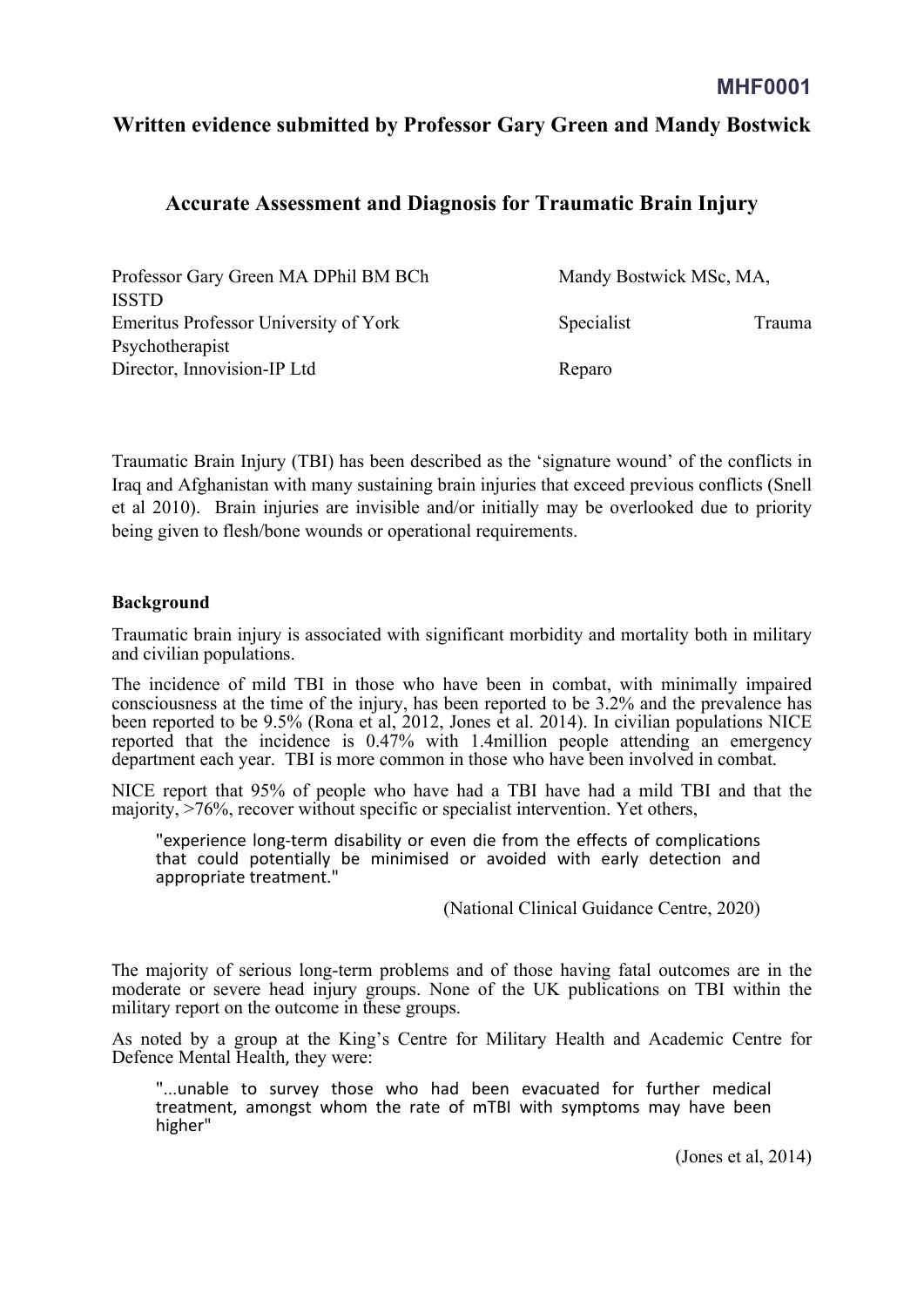A further difference between the civilian population and those in the military is the observation that repeat injuries are much higher in the latter and exposure to high energy blasts is disproportionately higher in those who have been involved in combat. Repeat head injuries or exposure to sub-concussive blasts is known to be accompanied with Complex Post Traumatic Stress Disorder (C-PTSD) making diagnosis all the more difficult and are thought likely to be associated with a higher risk of neuro-degeneration or chronic traumatic encephalopathy.

#### **The diagnosis of head injuries: a need for objective accurate testing**

NICE guidelines are clear with respect to the diagnosis and management of those who have a putative head injury in the acute phase. They note that the main method of reaching a diagnosis is one of clinical judgement. In terms of objective measures used with that clinical judgement, CT scanning is the recommended imaging procedure.

In moderate and severe TBI, initial diagnosis is often made easier when the injury is mild. Unfortunately, CT and MRI scans in such mTBI patients often appear normal. Many groups, including NICE, have made statements concerning the need for improved, objective, means for assessing head injury and its longer term sequalae,

"The availability of novel, objective methods of detecting brain injury provides an attractive means of better defining the presence of TBI in these contexts, with improvements in epidemiological precision. Perhaps more importantly, there is an increasing recognition that even mild TBI can result in prolonged cognitive and behavioural deficits, and the ability to identify patients at risk of these sequelae would aid clinical management, help determine which patients need novel therapeutic interventions, and refine resource allocation."

(National Clinical Guidance Centre, 2020).

The consensus conclusion of a recent summit (Foss et al, 2020), supported by the Surgeon General, attended by UK Defence Medical Services, the Chair of the Independent Medical Expert Group (which advises on medical aspects of the Armed Forces Compensation Scheme), UK and US scientists, and clinicians from the UK and the US Department of Veterans' Affairs, included the following key recommendation that:

"The military should employ pre-emptive medical assessment for those experiencing an event likely to have caused m/bTBI. This is rather than waiting for individuals to present later with symptoms. ....".

Crucially this consensus report came to the conclusion that:

"**There is an urgent clinical need** to address the issues arising out of large numbers of military personnel and veterans with persistent symptoms of m/bTBI/PTSD....".

(Foss et al 2020)

#### **Imaging for head injuries**

The Centre for Disease Control and Prevention in the US defines a TBI as "a disruption in the normal *function* of the brain that can be caused by a bump, blow or jolt to the head or penetrating head injury". Neither CT or MRI scanning can provide direct measures of brain activity and therefore function and the changes, if seen, using CT and MRI are late and reflect structural alterations in the brain.

In 1941, the UK Army led the world in showing that combat head injuries were associated with clear changes in brain activity and in particular they reported the presence of abnormal 'slow waves' in the electrical activity, the electroencephalogram (EEG) of the brain. Since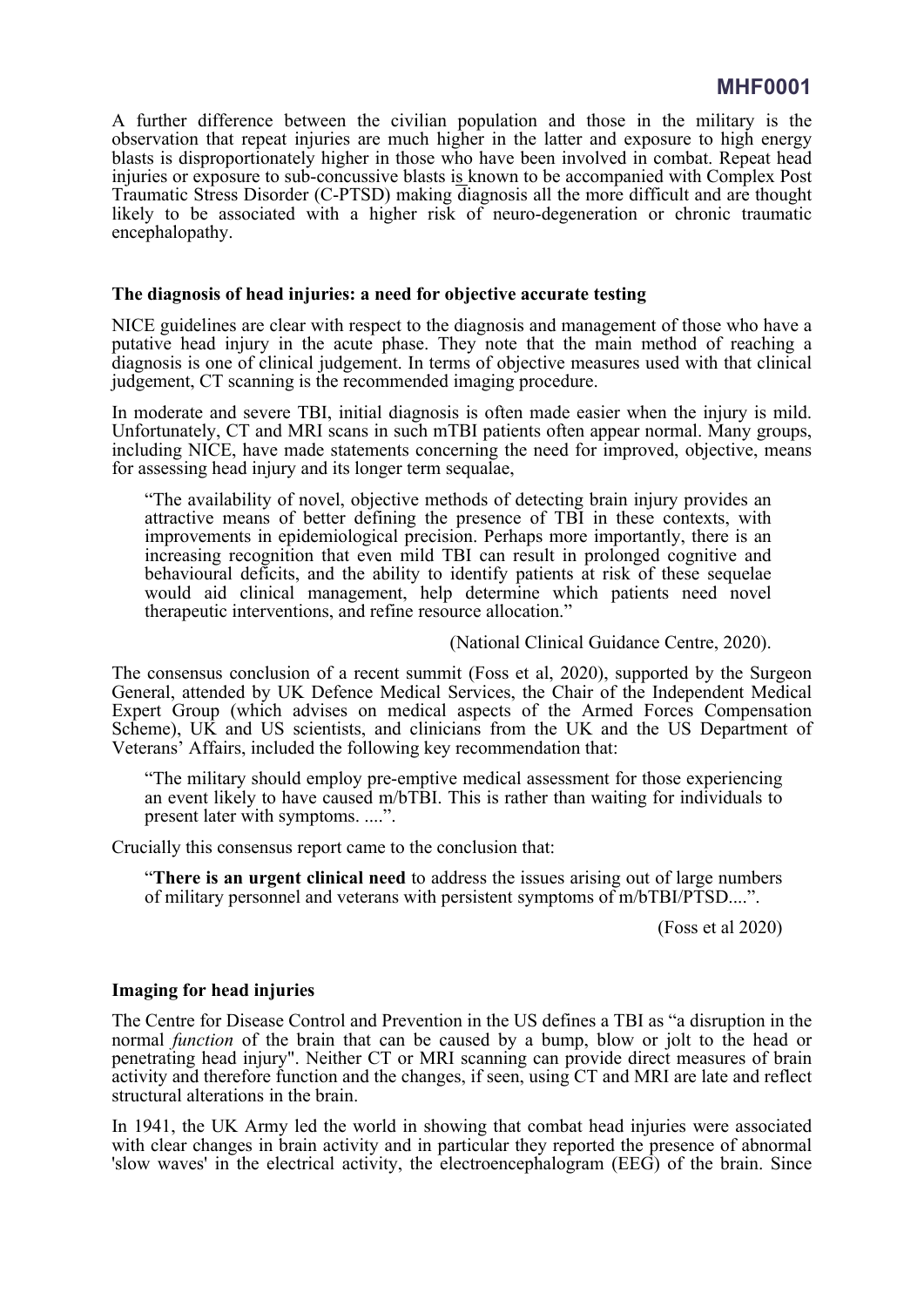then, more than 800 scientific and clinical publications have confirmed and extended that initial significant finding.

In 1968 the ability to detect and isolate these abnormal slow waves took a huge leap forwards with the invention at MIT of powerful brain scanners that used quantum sensors to detect patterns of brain waves deep inside the brain. This technique called magnetoencephalography (MEG) has been employed to examine brain activity following head injury. MEG is a direct measure of a person's brain activity. It measures, non-invasively, magnetic fields around the head that were generated by the electrical activity of the brain. The advantage over the preexisting EEG technology is that the signals were not blurred by the skull and skin and more precise measurements of brain activity and their sources within the brain could therefore be determined.

Importantly, MEG has been shown, repeatedly, to demonstrate abnormal activity following a head injury. In most cases these abnormal results resolve, and the patients returns to normal. However, as with the clinical symptoms, for a significant number, these changes persist.

MEG technology was subsequently adopted globally by over 136 academics and clinical centres (200 machines globally) and is used in many institutions across North America to assess military head injury. Importantly, the Department of Veterans' Affairs has published reports on the successful diagnosis of head injury using MEG in military personnel who have suffered blast and non-blast head injuries. Overall, more than 180 clinical and scientific articles have been published on the ability of MEG to be used to discriminate those who have had an injury from normal controls.

MEG is a very simple non-invasive procedure to use for measuring brain activity in TBI. Clinical investigations require a patient to lie in the scanner and just relax. These are called resting state scans and take about 30 minutes to carry out. The analysis of the recorded brain activity is then analysed using high performance computers and objective reports can then be generated on the statistical significance of the results, the location of the abnormality and changes that may have occurred since a previous scan and therefore can be used to monitor clinical progression to direct management and treatment.

#### **A UK perspective on MEG scanning service provision and establishing a pathway for assessing military personnel and veterans**

The UK are leaders in the science and use of MEG scanners. There are 10 such scanners in the UK. The MRC, Wellcome Trust and Wolfson Foundation have provided funding for these Centres.

Two of these scanners are routinely used for the assessment of patients with epilepsy and are installed in Centres that are inspected by CQC as they also provide clinical MRI services. All of the sites with MEG scanners were funded by the MRC to record brain activity in large cohorts from the normal population so that clinical cases could be compared against the results from those studies. In fact, the UK MEG community have established the largest database of what is normal brain activity.

A British company Innovision-IP Ltd provides patients and their referrers with independent objective reporting on TBI using MEG scans. Scans are carried out in Birmingham at a CQC registered Centre. Innovision has shown that it can use large datasets to report on whether a putative head injured individual has the brain activity signatures that distinguish such a person from the normal population and thereby accurately assess whether they have mTBI. One of the authors of this document (Professor Gary Green) is a founding director of this company and therefore declares a vested interest. He was a director and founder of the University of York Neuroimaging Centre which provides research and clinical services. He has now brought those 40 years of experience to that company with international counterparts leading the way in this field.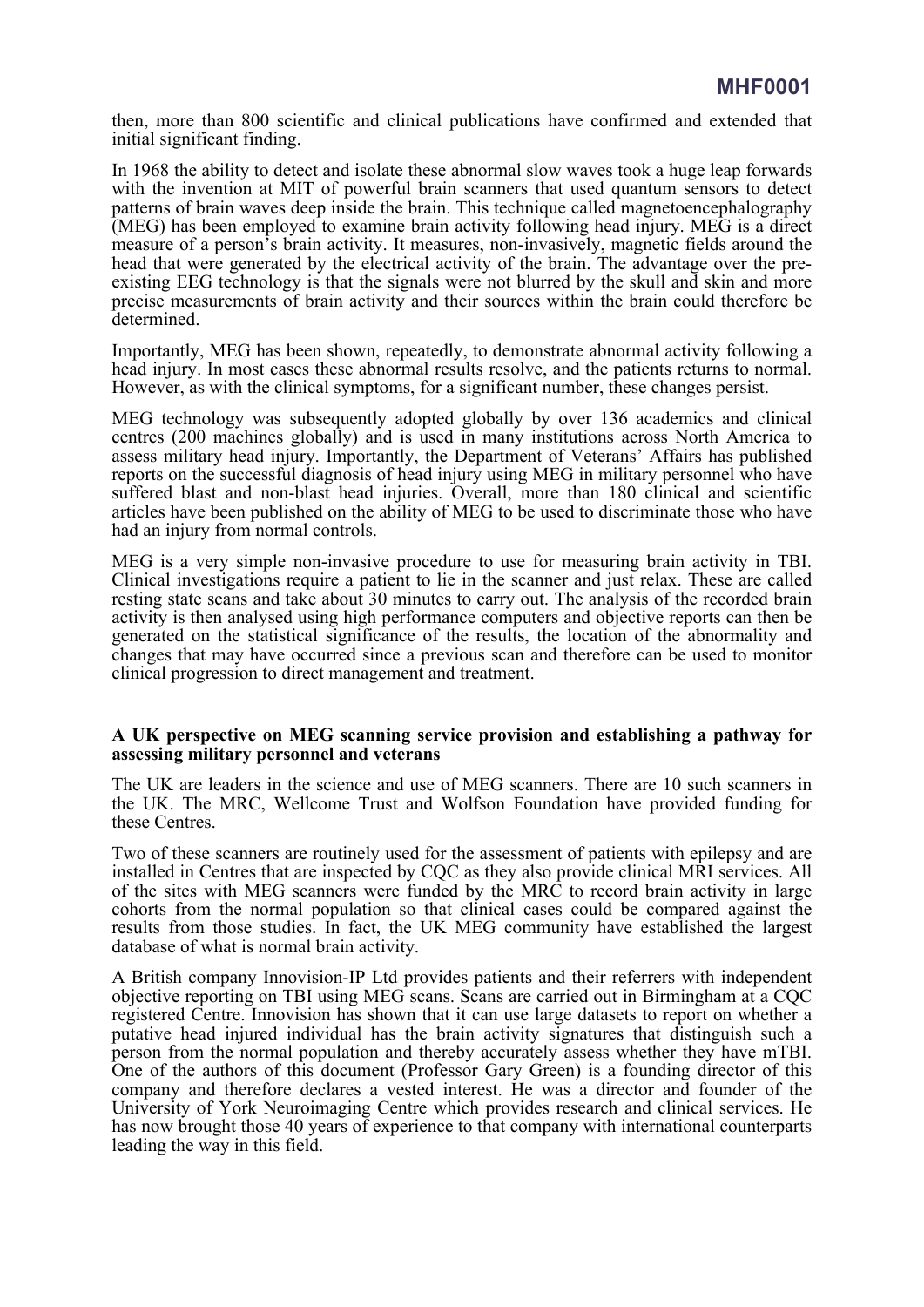Within the UK there are extremely good links between the Defence Medical teams, the NHS, Veterans' charities, charities for the head injured, private companies providing support for Veterans and medical reports, as well as a number of international renowned research groups. These networks can be harnessed and further developed to provide a route from head injury assessment to management and treatment of head injured military personnel and veterans.

As with several other areas of best practice developed within the Defence Medical Services, as NICE have stated, addressing the issues of TBI in the military will have significant and far-reaching benefits for the UK population as a whole.

#### **A pathway for the head injured personnel from the Defence Services**

Many arguments have been made for yet more research to be undertaken before any attempt is made to implement a clinical service. This has led to delays in helping the injured, their families and done little to alleviate the impacts that head injury has on society including the documented increased presence of head injured individuals in prison. Delays have also increased the burden on social and mental health services, often as a result of misdiagnosis.

The recent documents calling for further research mentioned above fail to recognise the wellestablished and regulatory approval for procedures for acquiring MEG data from a scanner, their analysis and their interpretation for clinical use. Throughout the world there is regulatory approval for the use of MEG in a clinical setting. In the US FDA approval is in place for the use of MEG scanners to record brain activity and the American Medical Association have issued Current Procedural Terminology (CPT) codes for the use of MEG in clinical practice. Clinical adoption is not just in the USA but in many developed countries. In Europe MEG scanners are approved and used clinically to provide pre-surgical evaluation in 1000s of epilepsy cases. Across the world these scanners have CE approval for their safe use.

In the UK, MEG already provides a critical tool of diagnosis that provides a pathway to treatment.

Sir David Cooksey's report (Cooksey, 2006) highlighted that the pathway to clinical practice is not a simple case of a one-way push from the laboratory bench to the clinic but depends on clinical need and the constant interactions from many services along that pathway.

The opportunity and resources exist in the UK to use this approach to bring about real change for the military personnel, veterans and their families who are affected by the debilitating consequences of head injuries.

#### **Conclusions**

The Defence Select Committee Report(Part 2, P 40 – 108) states:

*We recommend that the Ministry of Defence and the four UK health departments support further research work into mTBI including the testing of methods of clearly identifying this conditions".*

*" The government has a duty to not treat patients incorrectly as a result of misdiagnosis. In particular, Post Traumatic Stress Disorder (PTSD) and Mild Traumatic Brain Injury (mTBI) share some similar symptoms, which increases the risk of misdiagnosis of these conditions in serving personnel and veterans.*

It is the request by the authors of this report that the Defence Select Committee recommendation above is taken forward and a funded pathway is provided for military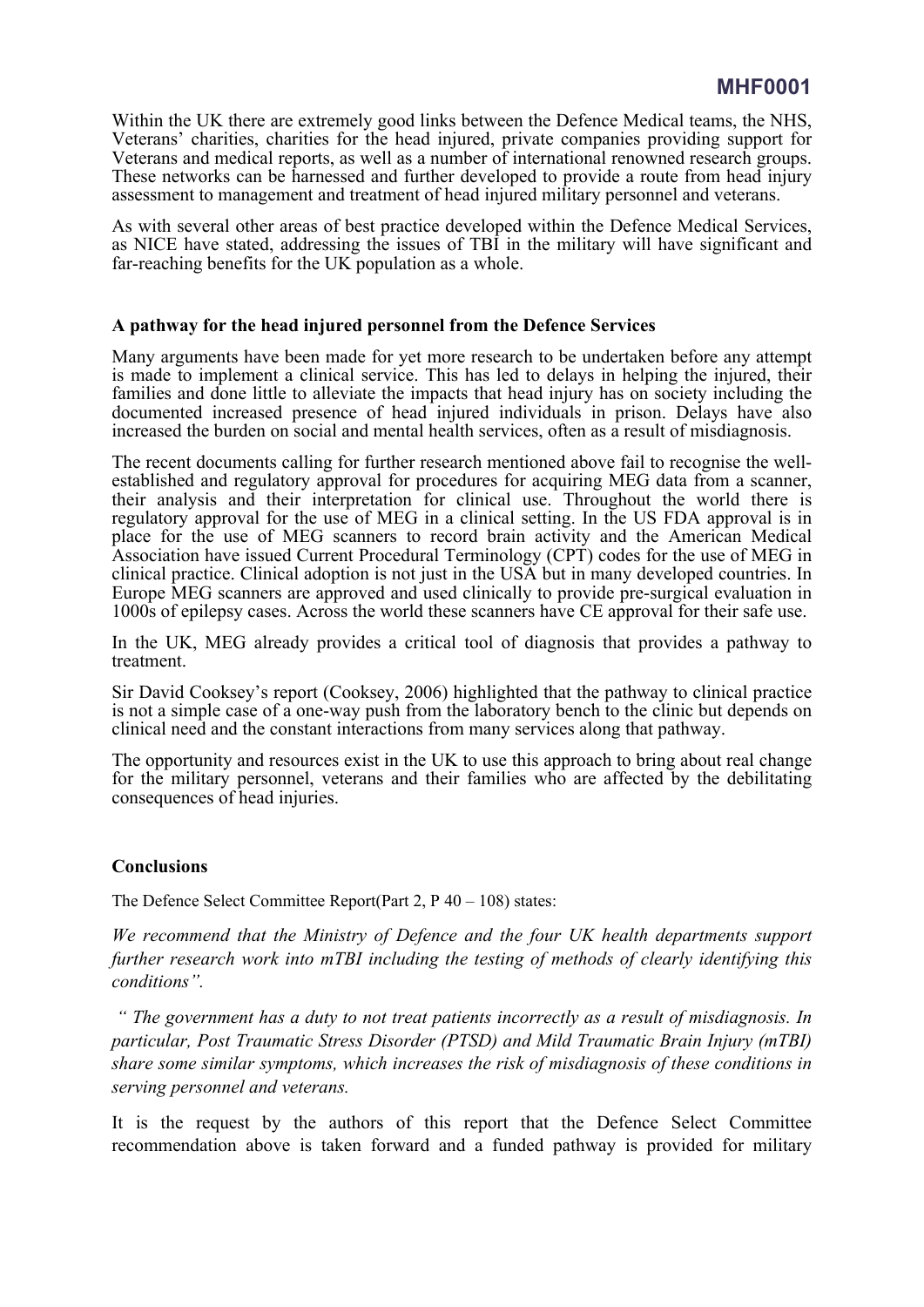personnel and veterans suffering the long term symptoms of TBI be accurately assessed and diagnosed by the use of MEG.

Then this should provide the following immediate benefits:

- 1. The provision of objective proof of brain injury (where present) in military personnel and veterans, critical in cases where the presence of an injury has previously been overlooked, misdiagnosed or challenged.
- 2. The ability to link a particular combat event or events with a brain injury which can help the with the development of targeted preventative measures in combat and training going forwards.
- 3. A pathway to new treatments whose efficacy can be objectively monitored.
- 4. The establishment of a new database that can benefit the treatment of 1.3 million civilian patients suffering in the UK from long term symptoms of TBI would also benefit treatment.

*12 January 2021*

## **Appendix - 1**

#### **References**

D. Cooksey. A review of UK health research funding (2006). HM Treasury. ISBN-10: 0-11- 840488-1

D Foss et al. Setting a national consensus for managing mild and blast traumatic brain injury: post-meeting consensus report. Imperial College London, (2020.) <http://hdl.handle.net/10044/1/81286>

F.I. Snell, M. Jordan Halter. A signature wound of war: mild traumatic brain injury. Nurse Mental Health (2010), 48 (2): 22-8

National Clinical Guideline Centre (UK). Head injury: Triage, assessment, investigation and early management of head injury in children, young people and adults. National Institute for Health and Care Excellence (UK), Jan 2020.

Norman Jones, Nicola T. Fear, Roberto Rona, Mohammed Fertout, Gursimran Thandi, Simon Wessely, and Neil Greenberg. Mild traumatic brain injury (mTBI) among UK military personnel whilst deployed in Afghanistan in 2011. Brain Injury (2014), 28(7):896–899, 2014.

Roberto J. Rona, Margaret Jones, Nicola T. Fear, Lisa Hull, Dominic Murphy,Louise Machell, Bolaji Coker, Amy C. Iversen, Norman Jones, Anthony S. David, Neil Greenberg, Matthew Hotopf, and Simon Wessely. Mild Traumatic Brain Injury in UK Military Personnel Returning from Afghanistan and Iraq: Cohort and Cross-sectional Analyses. Journal of Head Trauma Rehabilitation (2012) 27(1):33–44, 2012.

| 136 Global Brain Centres using MEG | $\sim$ | http://megcommunity.org/groups- |
|------------------------------------|--------|---------------------------------|
| jobs/groups                        |        |                                 |

Innovision-IP Ltd – [http://www.innovision-ip.co.uk](http://www.innovision-ip.co.uk/)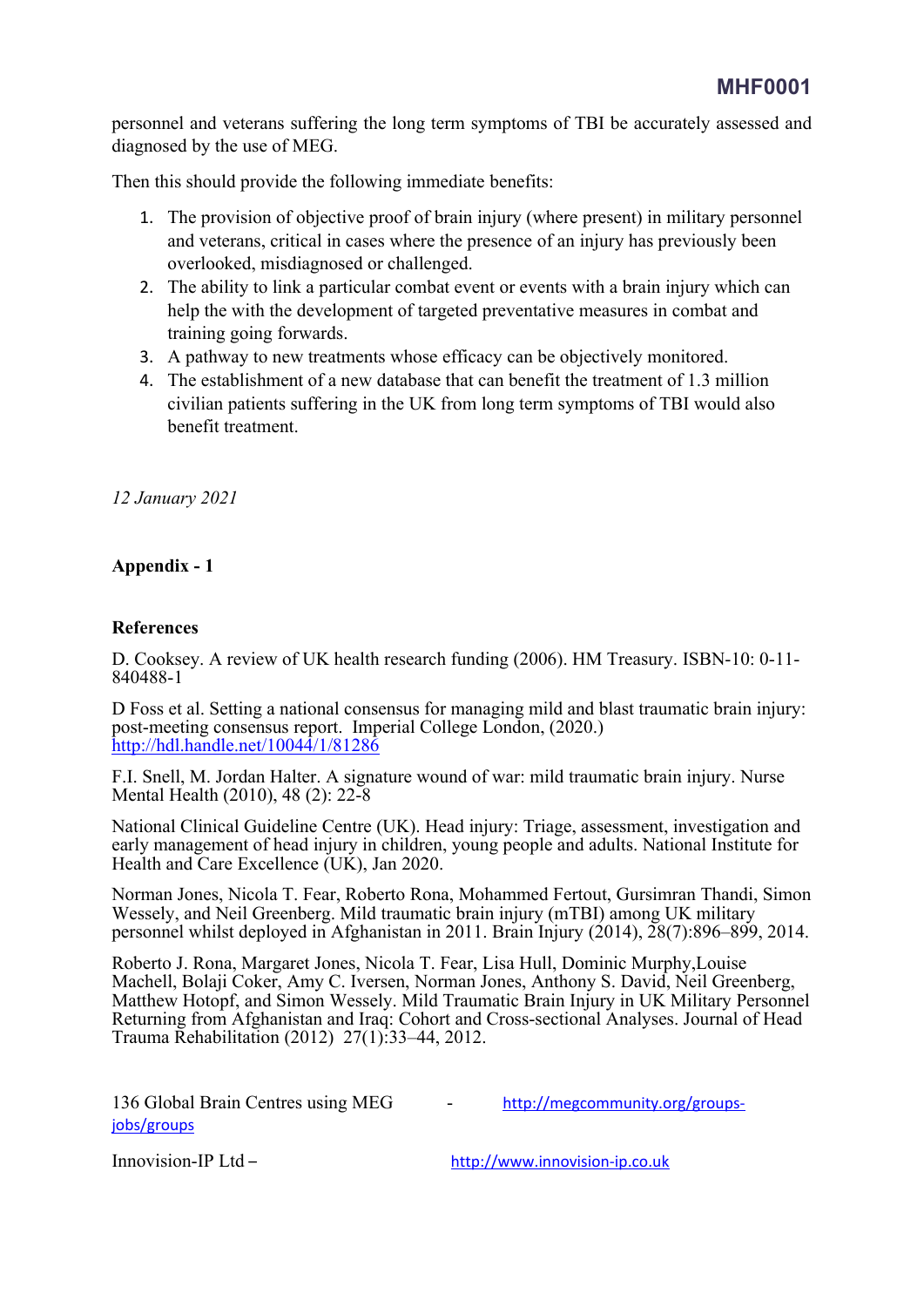# **MHF0001**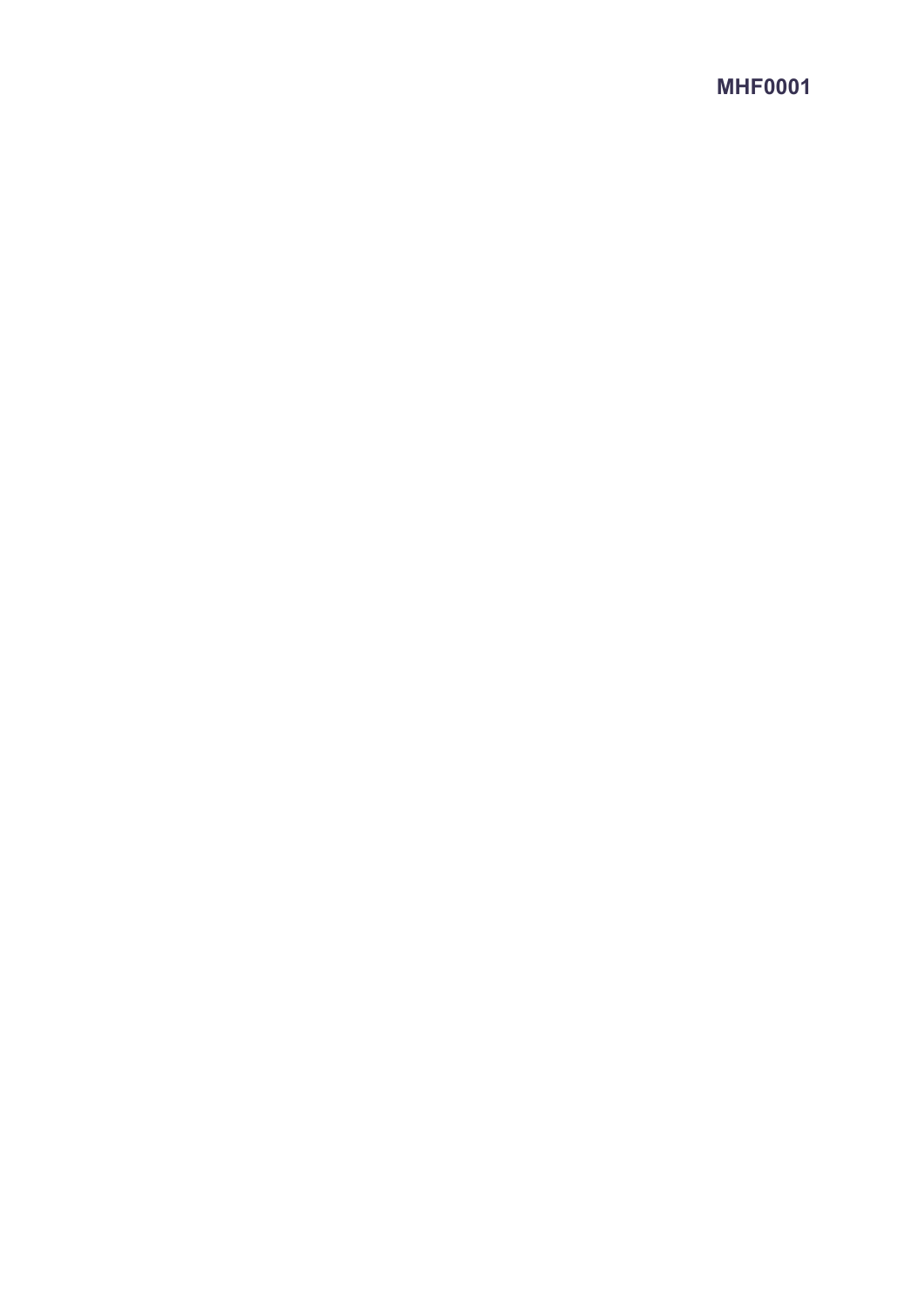## **Appendix - 2**

#### **Articles on MEG and Head Injury**

Antonakakis, M.; Dimitriadis, S. I.; Zervakis, M.; Papanicolaou, A. C. & Zouridakis, G. (2020), 'Aberrant Whole-Brain Transitions and Dynamics of Spontaneous Network Microstates in Mild Traumatic Brain Injury', Frontiers in Computational Neuroscience 13, 90.

Arnts, H.; van Erp, W. S.; Boon, I, L.; Bosman, C. A.; Admiraal, M. M.; Schrantee, A.; Pennartz, C. M. A.; Schuurman, R.; Stam, C. J.; Van Rootselaar, A.-F.; Hillebrand, A. & van den Munckhof, P. (2020), 'Awakening after a sleeping pill: Restoring functional brain networks after severe brain injury', CORTEX 132, 135-146.

Corbin-Berrigan, L.-A.; Teel, E.; Vinet, S.-A.; P. De Koninck, B.; Guay, S.; Beaulieu, C. & De Beaumont, L. (2020), 'The Use of Electroencephalography as an Informative Tool in Assisting Early Clinical Management after Sport-Related Concussion: a Systematic Review', Neuropsychology Review.

D'Arcy, R. C. N.; Greene, T.; Greene, D.; Frehlick, Z.; Fickling, S. D.; Campbell, N.; Etheridge, T.; Smith, C.; Bollinger, F.; Danilov, Y.; Livingstone, A.; Tannouri, P.; Martin, P. & Lakhani, B. (2020), 'Portable neuromodulation induces neuroplasticity to re-activate motor function recovery from brain injury: a high-density MEG case study', JOURNAL OF NEUROENGINEERING AND REHABILITATION 17(1).

digital.nhs.uk/services/organisation-data-service (2020), 'Hospital Accident & Emergency Activity 2019-20', Technical report, Digital.nhs.uk/data-and-information.

Foss, L. e. a. (2020), 'Setting a national consensus for managing mild and blast traumatic brain injury: post-meeting consensus report', Technical report, Imperial College London.

Hellewell, S. C.; Beaton, C. S.; Welton, T. & Grieve, S. M. (2020), 'Characterizing the Risk of Depression Following Mild Traumatic Brain Injury: A Meta-Analysis of the Literature Comparing Chronic mTBI to Non-mTBI Populations', FRONTIERS IN NEUROLOGY 11.

Huang, M.; Lewine, J. D. & Lee, R. R. (2020), 'Magnetoencephalography for Mild Traumatic Brain Injury and Posttraumatic Stress Disorder', Neuroimaging Clinics of North America 30(2), 175 - 192.

Huang, M.; Lewine, J. D. & Lee, R. R. (2020), 'Magnetoencephalography for Mild Traumatic Brain Injury and Posttraumatic Stress Disorder', NEUROIMAGING CLINICS OF NORTH AMERICA 30(2), 175+.

Koberda, J. L. (2020), 'QEEG as a Useful Tool for the Evaluation of Early Cognitive Changes in Dementia and Traumatic Brain Injury', CLINICAL EEG AND NEUROSCIENCE.

Lai, C. Q.; Ibrahim, H.; Abd Hamid, A. I.; Abdullah, M. Z.; Azman, A. & Abdullah, J. M. (2020), 'Detection of Moderate Traumatic Brain Injury from Resting-State Eye-Closed Electroencephalography', COMPUTATIONAL INTELLIGENCE AND NEUROSCIENCE 2020.

Moreira da Silva, N.; Cowie, C. J. A.; Blamire, A. M.; Forsyth, R. & Taylor, P. N. (2020), 'Investigating Brain Network Changes and Their Association With Cognitive Recovery After Traumatic Brain Injury: A Longitudinal Analysis', FRONTIERS IN NEUROLOGY 11.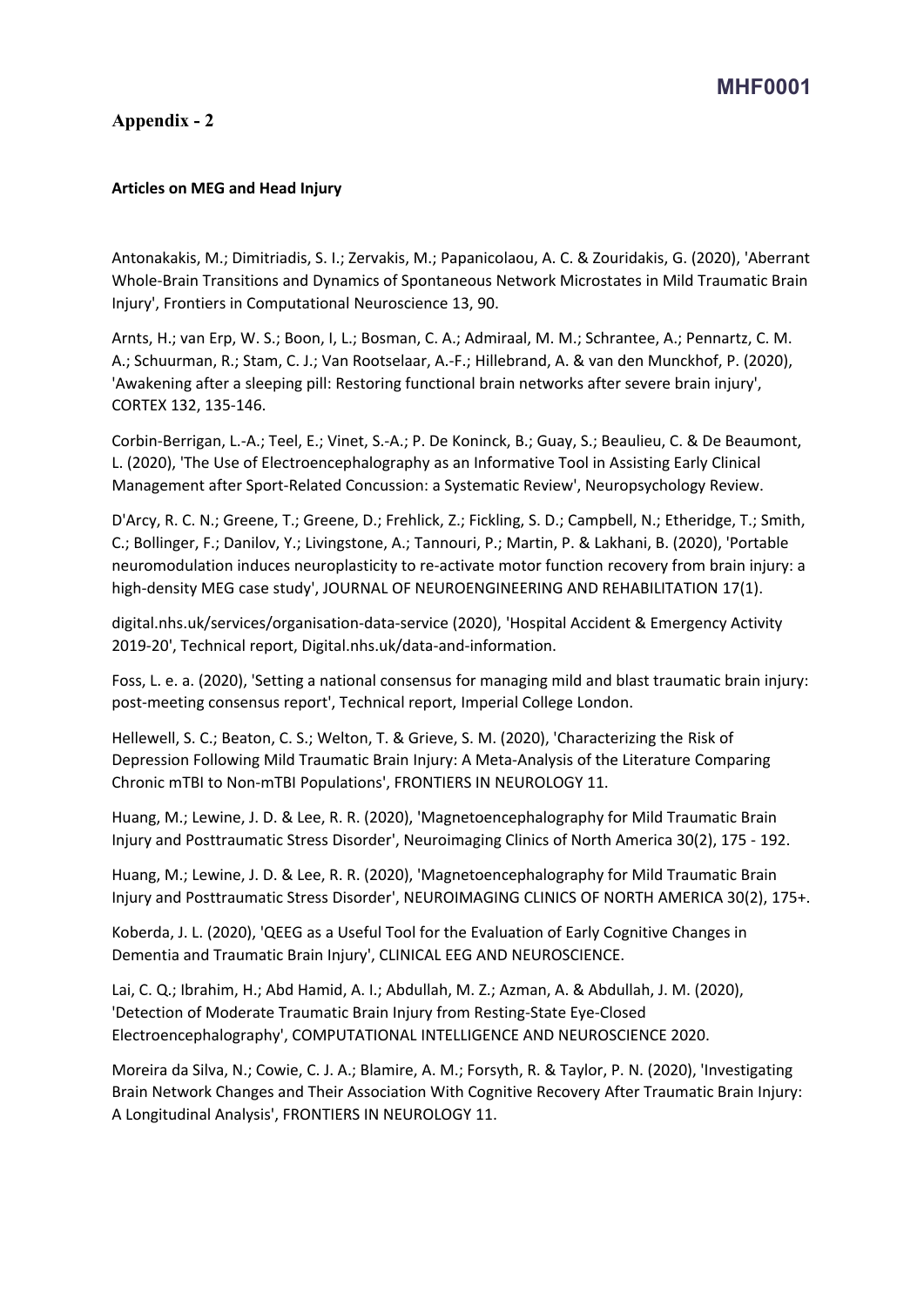National Clinical Guideline Centre, (U. (2020), 'Head Injury: Triage, Assessment, Investigation and Early Management of Head Injury in Children, Young People and Adults', National Institute for Health and Care Excellence (UK).

Popescu, M.; Popescu, E.-A.; DeGraba, T. J. & Hughes, J. D. (2020), 'Altered modulation of beta band oscillations during memory encoding is predictive of lower subsequent recognition performance in post-traumatic stress disorder', NeuroImage: Clinical 25, 102154.

Rasheed, W. & Tang, T. B. (2020), 'Anomaly Detection of Moderate Traumatic Brain Injury Using Auto-Regularized Multi-Instance One-Class SVM', IEEE TRANSACTIONS ON NEURAL SYSTEMS AND REHABILITATION ENGINEERING 28(1), 83-93.

Sripad, P.; Rosenberg, J.; Boers, F.; Filss, C. P.; Galldiks, N.; Langen, K.-J.; Clauss, R.; Shah, N. J. & Dammers, J. (2020), 'Effect of Zolpidem in the Aftermath of Traumatic Brain Injury: An MEG Study', CASE REPORTS IN NEUROLOGICAL MEDICINE 2020.

Antonakakis, M.; Dimitriadis, S. I.; Zervakis, M.; Papanicolaou, A. C. & Zouridakis, G. (2019), 'Alterations in Dynamic Spontaneous Network Microstates in Mild Traumatic Brain Injury: A MEG Beamformed Dynamic Connectivity Analysis', bioRxiv.

Aoe, J.; Fukuma, R.; Yanagisawa, T.; Harada, T.; Tanaka, M.; Kobayashi, M.; Inoue, Y.; Yamamoto, S.; Ohnishi, Y. & Kishima, H. (2019), 'Automatic diagnosis of neurological diseases using MEG signals with a deep neural network', SCIENTIFIC REPORTS 9.

Atif, H. & Hicks, S. D. (2019), 'A Review of MicroRNA Biomarkers in Traumatic Brain Injury', Journal of Experimental Neuroscience 13, 1179069519832286.

Dewan, M. C.; Rattani, A.; Gupta, S.; Baticulon, R. E.; Hung, Y.-C.; Punchak, M.; Agrawal, A.; Adeleye, A. O.; Shrime, M. G.; Rubiano, A. M.; Rosenfeld, J. V. & Park, K. B. (2019), 'Estimating the global incidence of traumatic brain injury', JOURNAL OF NEUROSURGERY 130(4), 1080-1097.

Dimitriadis, I, S.; Simos, P. G.; Fletcher, J. M. & Papanicolaou, A. C. (2019), 'Typical and Aberrant Functional Brain Flexibility: Lifespan Development and Aberrant Organization in Traumatic Brain Injury and Dyslexia', BRAIN SCIENCES 9(12).

Gan, Z. S.; Stein, S. C.; Swanson, R.; Guan, S.; Garcia, L.; Mehta, D. & Smith, D. H. (2019), 'Blood Biomarkers for Traumatic Brain Injury: A Quantitative Assessment of Diagnostic and Prognostic Accuracy', Frontiers in Neurology 10, 446.

Gauvreau, S.; Lefebvre, J.; Bells, S.; Laughlin, S.; Bouffet, E. & Mabbott, D. J. (2019), 'Disrupted network connectivity in pediatric brain tumor survivors is a signature of injury', JOURNAL OF COMPARATIVE NEUROLOGY 527(17).

Gordon, E. M.; May, G. J. & Nelson, S. M. (2019), 'MRI-based measures of intracortical myelin are sensitive to a history of TBI and are associated with functional connectivity', NEUROIMAGE 200, 199- 209.

Huang, M.-X.; Huang, C. W.; Harrington, D. L.; Nichols, S.; Robb-Swan, A.; Angeles-Quinto, A.; Le, L.; Rimmele, C.; Drake, A.; Song, T.; Huang, J. W.; Clifford, R.; Ji, Z.; Cheng, C.-K.; Lerman, I.; Yurgil, K. A.; Lee, R. R. & Baker, D. G. (2019), 'Marked Increases in Resting-State MEG Gamma-Band Activity in Combat-Related Mild Traumatic Brain Injury', Cerebral Cortex 30(1), 283-295.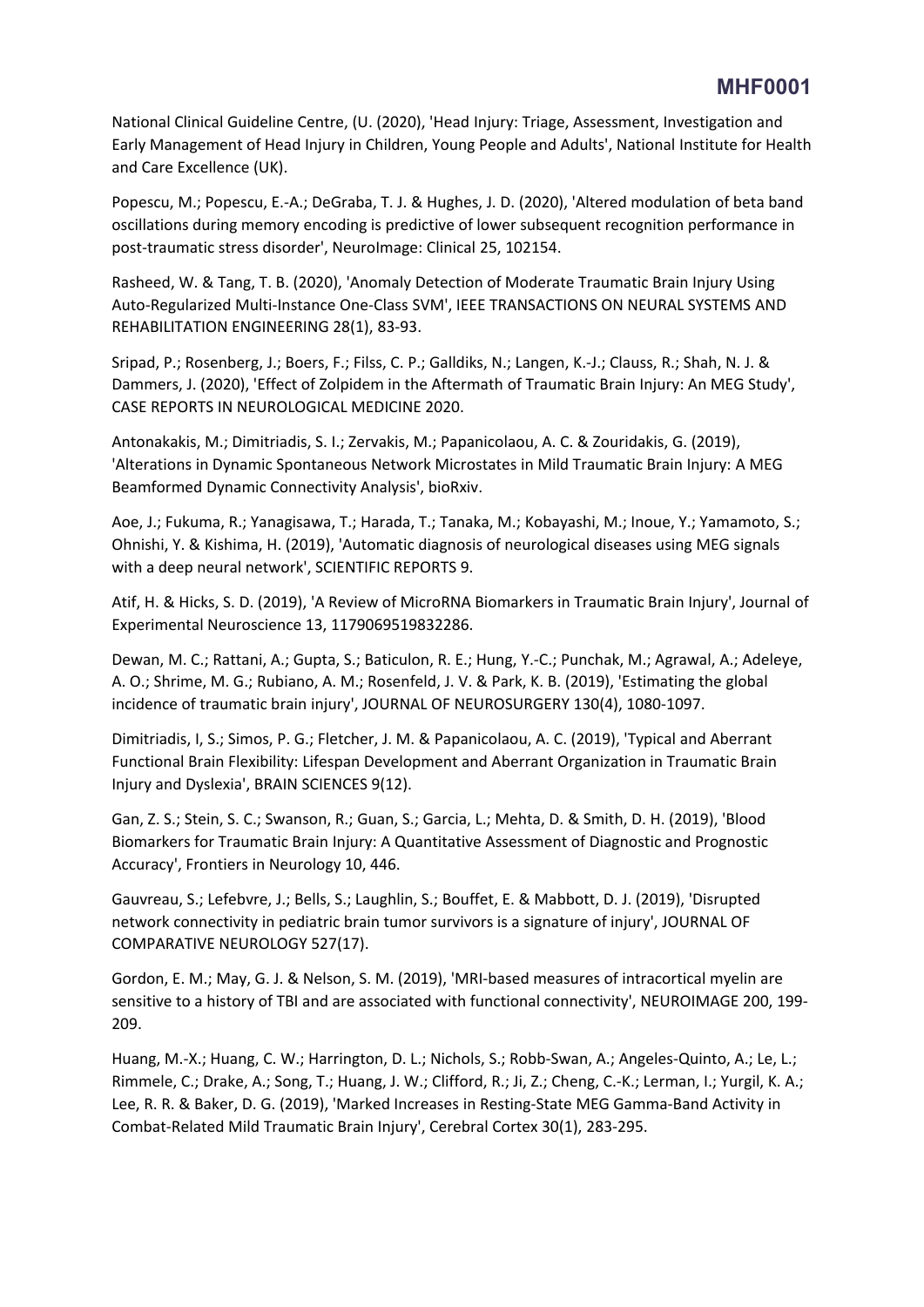Ikonomovic, M. D.; Abrahamson, E. E.; Carlson, S. W.; Graham, S. H. & Dixon, C. E. (2019), 'Novel therapies for combating chronic neuropathological sequelae of TBI', Neuropharmacology 145, 160 - 176.

Kaltiainen, H. (2019), 'THE EFFECT OF MILD TRAUMATIC BRAIN INJURY ON OSCILLATORY BRAIN ACTIVITY', PhD thesis, Clinical Neurosciences, Neurology Faculty of Medicine University of Helsinki and Helsinki University Hospital Department of Neuroscience and Biomedical Engineering Aalto University School of Science.

Kaltiainen, H.; Liljeström, M.; Helle, L.; Salo, A.; Hietanen, M.; Renvall, H. & Forss, N. (2019), 'Mild Traumatic Brain Injury Affects Cognitive Processing and Modifies Oscillatory Brain Activity during Attentional Tasks', Journal of Neurotrauma 36(14), 2222-2232.

LaRocca, D.; Barns, S.; Hicks, S. D.; Brindle, A.; Williams, J.; Uhlig, R.; Johnson, P.; Neville, C. & Middleton, F. A. (2019), 'Comparison of serum and saliva miRNAs for identification and characterization of mTBI in adult mixed martial arts fighters', PLOS ONE 14(1), 1-38.

Lawton, T. & Huang, M. X. (2019), 'Dynamic cognitive remediation for a Traumatic Brain Injury (TBI) significantly improves attention, working memory, processing speed, and reading fluency.', Restor Neurol Neurosci. 37(1), 71-86.

Lee, H.-H.; Ma, H.-P.; Ou, J.-C.; Ong, J. R.; Chen, K.-Y.; Wu, C.-C.; Chiu, W.-T.; Liao, K.-H.; Lin, C.-M.; Lin, S.-Y.; Wu, D.; Huang, Y.-H.; Wang, Y.-H.; Hu, C.-J. & Hong, C.-T. (2019), 'Association Between Acid-Sensing Ion Channel 3 Gene Variants and Balance Impairment in People With Mild Traumatic Brain Injury', Frontiers in Neurology 10, 88.

Lewine, J. D.; Plis, S.; Ulloa, A.; Williams, C.; Spitz, M.; Foley, J.; Paulson, K.; Davis, J.; Bangera, N.; Snyder, T. & Weaver, L. (2019), 'Quantitative EEG Biomarkers for Mild Traumatic Brain Injury', JOURNAL OF CLINICAL NEUROPHYSIOLOGY 36(4), 298-305.

Marincowitz, C.; Lecky, F.; Allgar, V. & Sheldon, T. (2019), 'Evaluation of the impact of the NICE head injury guidelines on inpatient mortality from traumatic brain injury: an interrupted time series analysis', BMJ OPEN 9(6).

Martinez, B. I. & Stabenfeldt, S. E. (2019), 'Current trends in biomarker discovery and analysis tools for traumatic brain injury.', J Biol Eng.

Narayana, S.; Charles, C.; Collins, K.; Tsao, J. W.; Stanfill, A. G. & Baughman, B. (2019), 'Neuroimaging and Neuropsychological Studies in Sports-Related Concussions in Adolescents: Current State and Future Directions', FRONTIERS IN NEUROLOGY 10.

Niso, G.; Tadel, F.; Bock, E.; Cousineau, M.; Santos, A. & Baillet, S. (2019), 'Brainstorm Pipeline Analysis of Resting-State Data From the Open MEG Archive', Frontiers in Neuroscience 13, 284.

Niu, X.; Bai, L.; Sun, Y.; Wang, S.; Cao, J.; Sun, C.; Wang, Z.; Xu, H.; Gan, S.; Fan, G.; Huang, W.; Gu, C.; Yin, B.; Bai, G.; Xu, X. & Zhang, M. (2019), 'Disruption of periaqueductal grey-default mode network functional connectivity predicts persistent post-traumatic headache in mild traumatic brain injury', Journal of Neurology, Neurosurgery & Psychiatry 90(3), 326--332.

Popescu, M.; Popescu, E.-A.; DeGraba, T. J.; Fernandez-Fidalgo, D. J.; Riedy, G. & Hughes, J. D. (2019), 'Post-traumatic stress disorder is associated with altered modulation of prefrontal alpha band oscillations during working memory', CLINICAL NEUROPHYSIOLOGY 130(10), 1869-1881.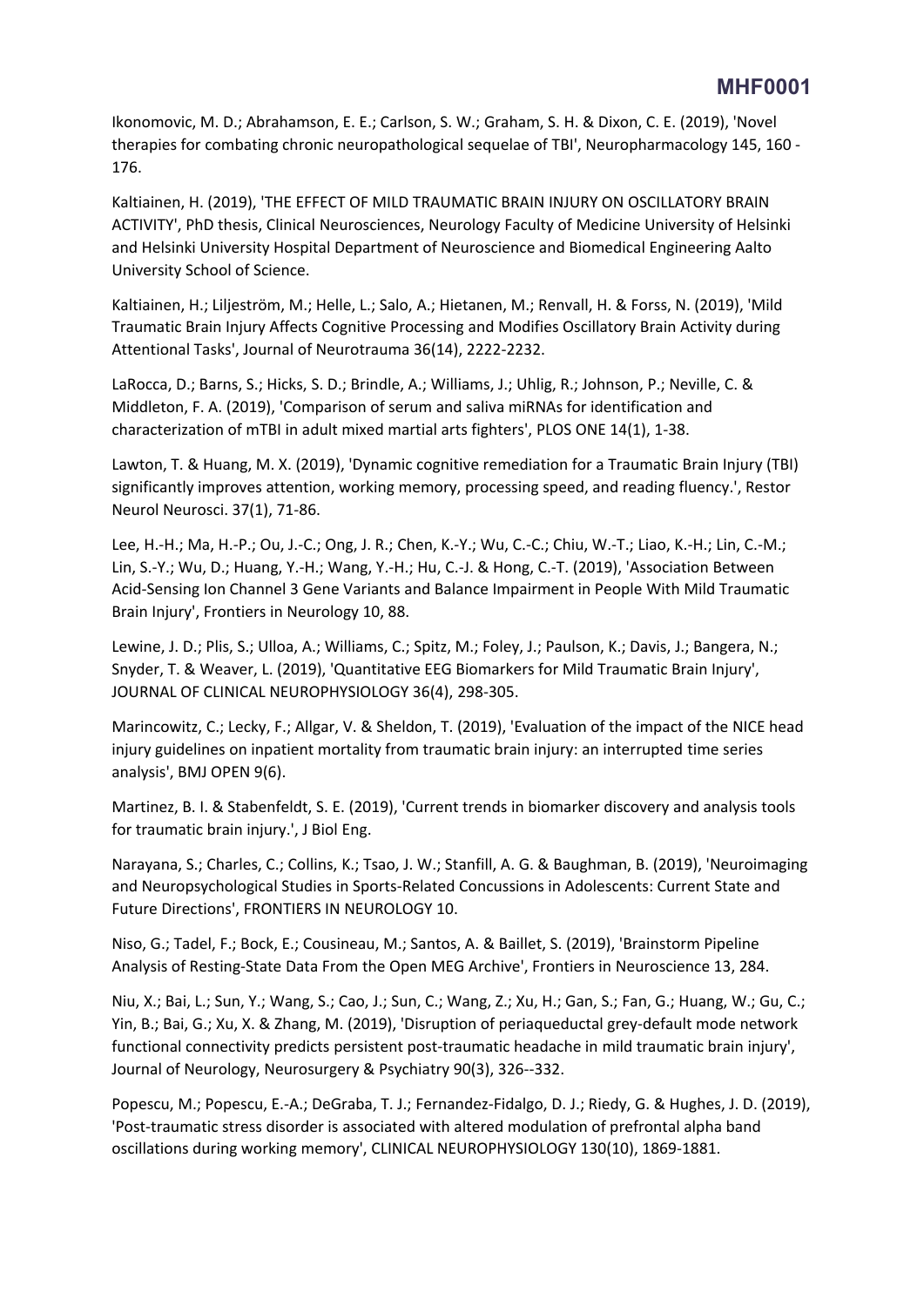Rockswold, S. B.; Burton, P. C.; Chang, A.; McNally, N.; Grant, A.; Rockswold, G. L.; Low, W. C.; Eberly, L. E.; Yacoub, E. & Lenglet, C. (2019), 'Functional Magnetic Resonance Imaging and Oculomotor Dysfunction in Mild Traumatic Brain Injury', Journal of Neurotrauma 36(7), 1099-1105.

Satarasinghe, P.; Hamilton, D. K.; Buchanan, R. J. & Koltz, M. T. (2019), 'Unifying Pathophysiological Explanations for Sports-Related Concussion and Concussion Protocol Management: Literature Review', Journal of Experimental Neuroscience 13, 1179069518824125.

Singla, A.; Leineweber, B.; Monteith, S.; Oskouian, R. J. & Tubbs, R. S. (2019), 'The anatomy of concussion and chronic traumatic encephalopathy: A comprehensive review', Clinical Anatomy 32(3), 310-318.

Tapp, Z. M.; Godbout, J. P. & Kokiko-Cochran, O. N. (2019), 'A Tilted Axis: Maladaptive Inflammation and HPA Axis Dysfunction Contribute to Consequences of TBI', Frontiers in Neurology 10, 345.

Vaidya, M.; Flint, R. D.; Wang, P. T.; Barry, A.; Li, Y.; Ghassemi, M.; Tomic, G.; Yao, J.; Carmona, C.; Mugler, E. M.; Gallick, S.; Driver, S.; Brkic, N.; Ripley, D.; Liu, C.; Kamper, D.; Do, A. H. & Slutzky, M. W. (2019), 'Hemicraniectomy in Traumatic Brain Injury: A Noninvasive Platform to Investigate High Gamma Activity for Brain Machine Interfaces', IEEE TRANSACTIONS ON NEURAL SYSTEMS AND REHABILITATION ENGINEERING 27(7), 1467-1472.

Washnik, N. J.; Anjum, J.; Lundgren, K. & Phillips, S. (2019), 'A Review of the Role of Auditory Evoked Potentials in Mild Traumatic Brain Injury Assessment', Trends in Hearing 23, 2331216519840094.

Wu, F.; Xu, K.; Liu, L.; Zhang, K.; Xia, L.; Zhang, M.; Teng, C.; Tong, H.; He, Y.; Xue, Y.; Zhang, H.; Chen, D. & Hu, A. (2019), 'Vitamin B12 Enhances Nerve Repair and Improves Functional Recovery After Traumatic Brain Injury by Inhibiting ER Stress-Induced Neuron Injury', Frontiers in Pharmacology 10, 406.

Yang, S.; Bornot, J. M. S.; Wong-Lin, K. & Prasad, G. (2019), 'M/EEG-Based Bio-Markers to Predict the MCI and Alzheimer's Disease: A Review From the ML Perspective', IEEE Transactions on Biomedical Engineering 66(10), 2924-2935.

Yengo-Kahn, A. M.; Bhatia, A.; Solomon, G. S. & Zuckerman, S. L. (2019), 'Imaging findings after acute sport-related concussion in American football players: A systematic review.', J Clin Neurosci. 61, 28- 35.

Yin, B.; Li, D.-D.; Huang, H.; Gu, C.-H.; Bai, G.-H.; Hu, L.-X.; Zhuang, J.-F. & Zhang, M. (2019), 'Longitudinal Changes in Diffusion Tensor Imaging Following Mild Traumatic Brain Injury and Correlation With Outcome', Frontiers in Neural Circuits 13, 28.

Aman, M.; Forssblad, M. & Larsen, K. (2018), 'Incidence and body location of reported acute sport injuries in seven sports using a national insurance database', SCANDINAVIAN JOURNAL OF MEDICINE & SCIENCE IN SPORTS 28(3), 1147-1158.

Barber, S.; Bate, A.; Adcock, A.; Harker, R.; Roberts, N.; Woodhouse, J. & Mackley, A. (2018), 'Acquired brain injury', House of Commons Debate Pack Number CDP 2018-0145 , 15 June 2018.

Barratt, E. L.; Francis, S. T.; Morris, P. G. & Brookes, M. J. (2018), 'Mapping the topological organisation of beta oscillations in motor cortex using MEG', NeuroImage 181, 831 - 844.

Bonfante, E.; Riascos, R. & Arevalo, O. (2018), 'Imaging of Chronic Concussion', NEUROIMAGING CLINICS OF NORTH AMERICA 28(1), 127+.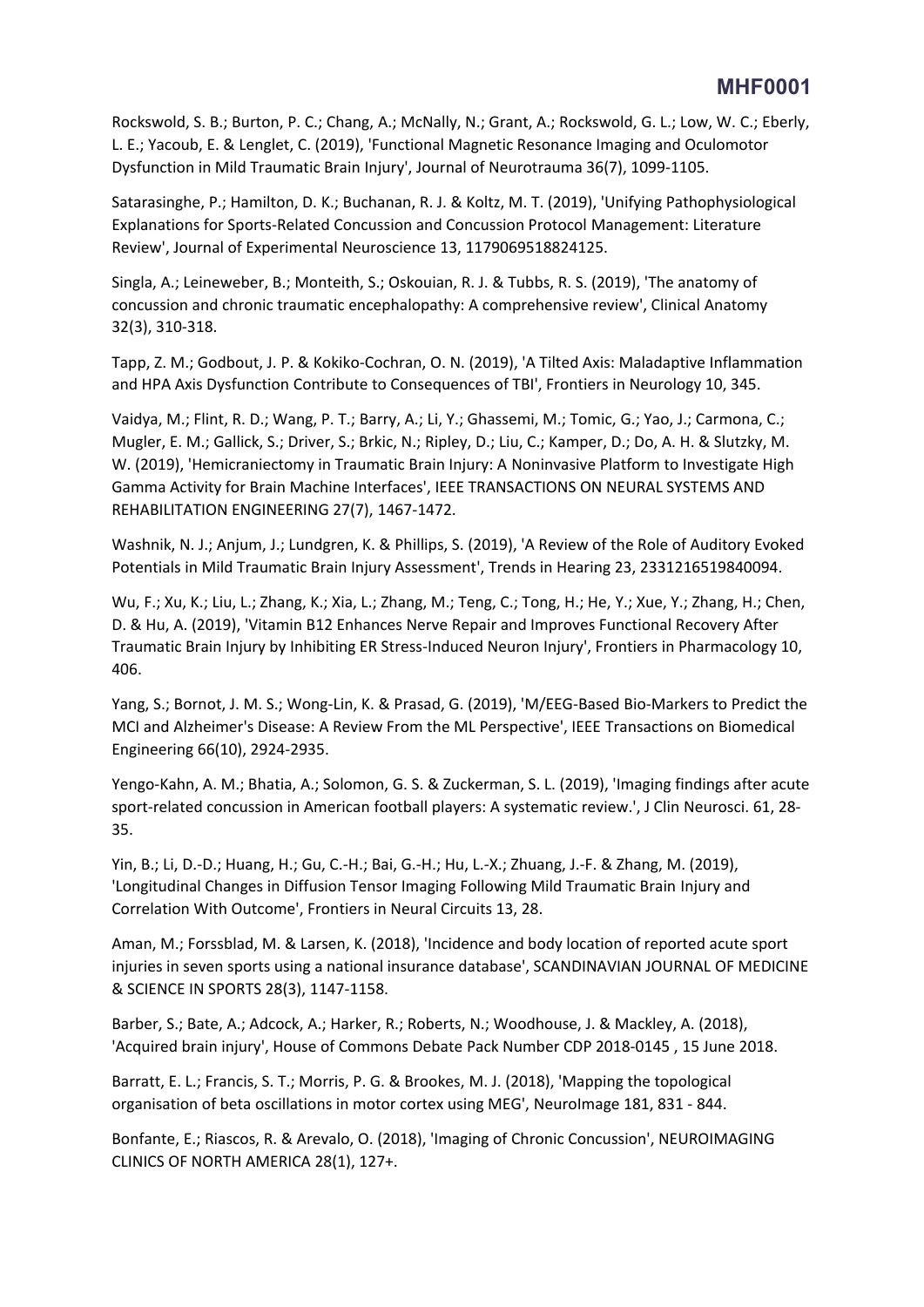Camomilla, V.; Bergamini, E.; Fantozzi, S. & Vannozzi, G. (2018), 'Trends Supporting the In-Field Use of Wearable Inertial Sensors for Sport Performance Evaluation: A Systematic Review', Sensors 18(3), 873.

Chi-Hsien Huang, Chi-Wei Lin, Y.-C. L. C.-Y. H. R.-Y. H. Y.-C. T. K.-W. W. S.-N. Y. Y.-T. S. & Wang, H.-k. (2018), 'Is traumatic brain injury a risk factor for neurodegeneration? A meta-analysis of populationbased studies', BMC Neurology 18(184).

Dadas, A.; Washington, J.; Diaz-Arrastia, R. & Janigro, D. (2018), 'Biomarkers in traumatic brain injury (TBI): a review.', Neuropsychiatr Dis Treat..

Dimitriadis, S. I.; López, M. E.; Bruña, R.; Cuesta, P.; Marcos, A.; Maestú, F. & Pereda, E. (2018), 'How to Build a Functional Connectomic Biomarker for Mild Cognitive Impairment From Source Reconstructed MEG Resting-State Activity: The Combination of ROI Representation and Connectivity Estimator Matters', Frontiers in Neuroscience 12, 306.

Dunkley, B. T.; Urban, K.; Da Costa, L.; Wong, S. M.; Pang, E. W. & Taylor, M. J. (2018), 'Default Mode Network Oscillatory Coupling Is Increased Following Concussion', Frontiers in Neurology 9, 280.

Fann, J. R.; Ribe, A. R.; Pedersen, H. S.; Fenger-Grøn, M.; Christensen, J.; Benros, M. E. & Vestergaard, M. (2018), 'Long-term risk of dementia among people with traumatic brain injury

in Denmark: a population-based observational cohort study', The lancet. Psychiatry 5(5), 424BB"431.

Farahibozorg, S.-R.; Henson, R. N. & Hauk, O. (2018), 'Adaptive cortical parcellations for source reconstructed EEG/MEG connectomes', NeuroImage 169, 23 - 45.

Haarbauer-Krupa, J.; Lee, A. H.; Bitsko, R. H.; Zhang, X. & Kresnow-Sedacca, M.-j. (2018), 'Prevalence of Parent-Reported Traumatic Brain Injury in Children and Associated Health Conditions', JAMA Pediatrics 172(11), 1078-1086.

Hayes, J. P.; Reagan, A.; Logue, M. W.; Hayes, S. M.; Sadeh, N.; Miller, D. R.; Verfaellie, M.; Wolf, E. J.; McGlinchey, R. E.; Milberg, W. P.; Stone, A.; Schichman, S. A. & Miller, M. W. (2018), 'BDNF genotype is associated with hippocampal volume in mild traumatic brain injury.', Genes Brain Behav. 17(2), 107-117.

Headway (2018), 'Acquired Brain Injury The numbers behind the hidden disability', Online.

Hermanides, J.; Plummer, M. P.; Finnis, M.; Deane, A. M.; Coles, J. P. & Menon, D. K. (2018), 'Glycaemic control targets after traumatic brain injury: a systematic review and meta-analysis', CRITICAL CARE 22.

Huang, M.-X.; Nichols, S.; Robb-Swan, A.; Angeles-Quinto, A.; Harrington, D. L.; Drake, A.; Huang, C. W.; Song, T.; Diwakar, M.; Risbrough, V. B.; Matthews, S.; Clifford, R.; Cheng, C.-K.; Huang, J. W.; Sinha, A.; Yurgil, K. A.; Ji, Z.; Lerman, I.; Lee, R. R. & Baker, D. G. (2018), 'MEG Working Memory N-Back Task Reveals Functional Deficits in Combat-Related Mild Traumatic Brain Injury', Cerebral Cortex 29(5), 1953-1968.

Humphries, D. C.; O'Neill, S.; Scholefield, E.; Dorward, D. A.; Mackinnon, A. C.; Rossi, A. G.; Haslett, C.; Andrews, P. J. D.; Rhodes, J. & Dhaliwal, K. (2018), 'Cerebral Concussion Primes the Lungs for Subsequent Neutrophil-Mediated Injury', Critical Care Medicine 46(9), e937-e944.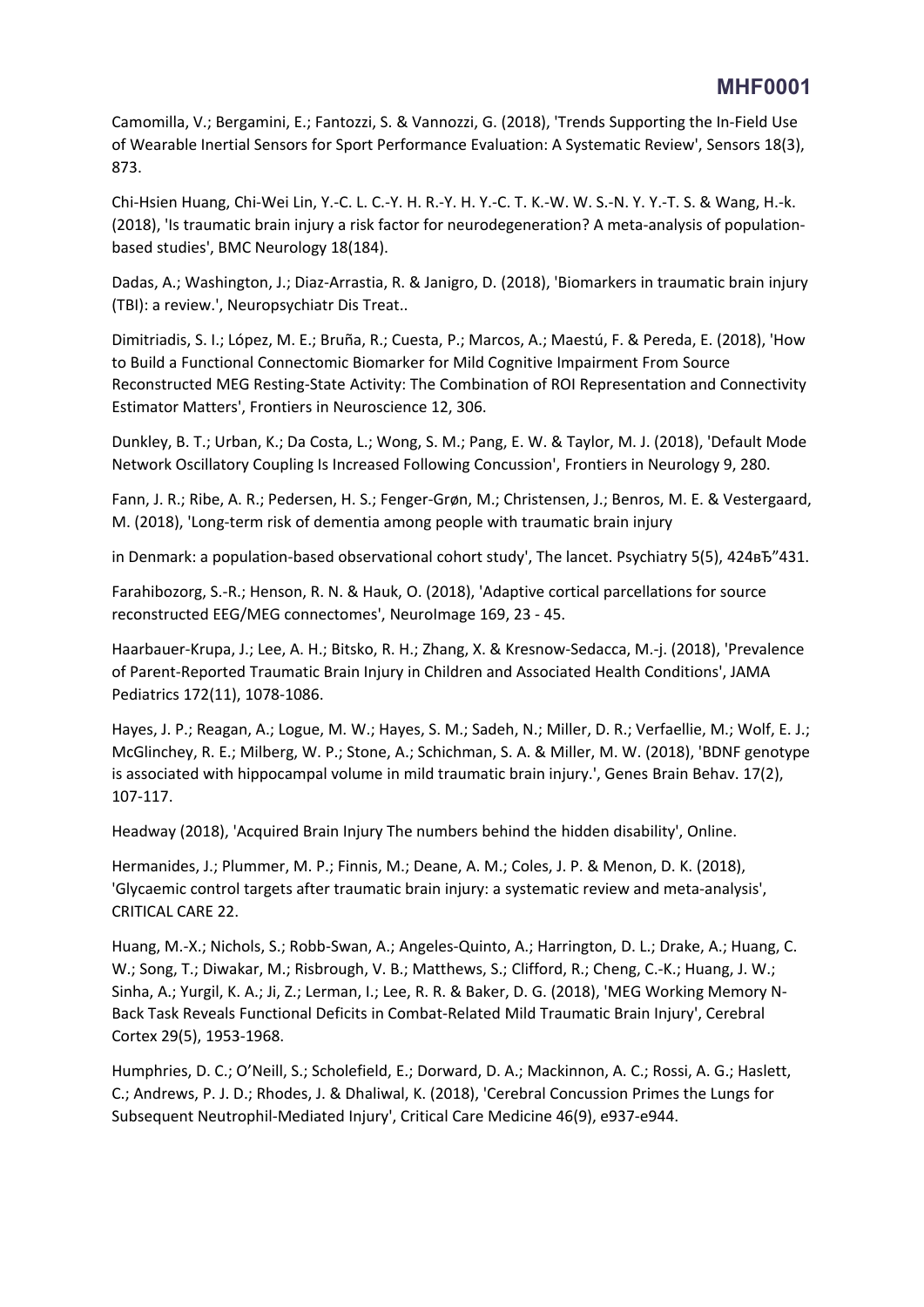Humphries, D. C.; O'Neill, S. M. D.; Scholefield, E.; Dorward, D. A.; Mackinnon, A. C.; Rossi, A. G.; Haslett, C.; Andrews, P. J. D.; Rhodes, J. & Dhaliwal, K. (2018), 'Cerebral Concussion Primes the Lungs for Subsequent Neutrophil-Mediated Injury,', Critical Care Medicine 46(9), e937-e944.

Kaltiainen, H.; Helle, L.; Liljestrцm, M.; Renvall, H. & Forss, N. (2018), 'Theta-Band Oscillations as an Indicator of Mild Traumatic Brain Injury', Brain Topography 31(6), 1037--1046.

Khorgami, Z.; Fleischer, W. J.; Chen, Y.-J. A.; Mushtaq, N.; Charles, M. S. & Howard, C. A. (2018), 'Tenyear trends in traumatic injury mechanisms and outcomes: A trauma registry analysis', The American Journal of Surgery 215(4), 727 - 734.

Kiefer, A. W.; DiCesare, C.; Nalepka, P.; Foss, K. B.; Thomas, S. & Myer, G. D. (2018), 'Less efficient oculomotor performance is associated with increased incidence of head impacts in high school ice hockey', JOURNAL OF SCIENCE AND MEDICINE IN SPORT 21(1), 4-9.

Krieger, D.; Shepard, P. & Okonkwo, D. O. (2018), 'Normative atlases of neuroelectric brain activity and connectivity from a large human cohort'.

Kuhl, N. O.; Yengo-Kahn, A. M.; Burnette, H.; Solomon, G. S. & Zuckerman, S. L. (2018), 'Sport-related concussive convulsions: a systematic review', PHYSICIAN AND SPORTSMEDICINE 46(1), 1-7.

Little, S.; Bonaiuto, J.; Meyer, S. S.; Lopez, J.; Bestmann, S. & Barnes, G. (2018), 'Quantifying the performance of MEG source reconstruction using resting state data', NeuroImage 181, 453 - 460.

Lumba-Brown, A.; Yeates, K. O.; Sarmiento, K.; Breiding, M. J.; Haegerich, T. M.; Gioia, G. A.; Turner, M.; Benzel, E. C.; Suskauer, S. J.; Giza, C. C.; Joseph, M.; Broomand, C.; Weissman, B.; Gordon, W.; Wright, D. W.; Moser, R. S.; McAvoy, K.; Ewing-Cobbs, L.; Duhaime, A.-C.; Putukian, M.; Holshouser, B.; Paulk, D.; Wade, S. L.; Herring, S. A.; Halstead, M.; Keenan, H. T.; Choe, M.; Christian, C. W.; Guskiewicz, K.; Raksin, P. B.; Gregory, A.; Mucha, A.; Taylor, H. G.; Callahan, J. M.; DeWitt, J.; Collins, M. W.; Kirkwood, M. W.; Ragheb, J.; Ellenbogen, R. G.; Spinks, T. J.; Ganiats, T. G.; Sabelhaus, L. J.; Altenhofen, K.; Hoffman, R.; Getchius, T.; Gronseth, G.; Donnell, Z.; O'Connor, R. E. & Timmons, S. D. (2018), 'Centers for Disease Control and Prevention Guideline on the Diagnosis and Management of Mild Traumatic Brain Injury Among Children', JAMA Pediatrics 172(11), e182853-e182853.

Lumba-Brown, A.; Yeates, K. O.; Sarmiento, K.; Breiding, M. J.; Haegerich, T. M.; Gioia, G. A.; Turner, M.; Benzel, E. C.; Suskauer, S. J.; Giza, C. C.; Joseph, M.; Broomand, C.; Weissman, B.; Gordon, W.; Wright, D. W.; Moser, R. S.; McAvoy, K.; Ewing-Cobbs, L.; Duhaime, A.-C.; Putukian, M.; Holshouser, B.; Paulk, D.; Wade, S. L.; Herring, S. A.; Halstead, M.; Keenan, H. T.; Choe, M.; Christian, C. W.; Guskiewicz, K.; Raksin, P. B.; Gregory, A.; Mucha, A.; Taylor, H. G.; Callahan, J. M.; DeWitt, J.; Collins, M. W.; Kirkwood, M. W.; Ragheb, J.; Ellenbogen, R. G.; Spinks, T. J.; Ganiats, T. G.; Sabelhaus, L. J.; Altenhofen, K.; Hoffman, R.; Getchius, T.; Gronseth, G.; Donnell, Z.; O'Connor, R. E. & Timmons, S. D. (2018), 'Diagnosis and Management of Mild Traumatic Brain Injury in Children: A Systematic Review', JAMA Pediatrics 172(11), e182847-e182847.

Mandal, P. K.; Banerjee, A.; Tripathi, M. & Sharma, A. (2018), 'A Comprehensive Review of Magnetoencephalography (MEG) Studies for Brain Functionality in Healthy Aging and Alzheimer's Disease (AD)', Frontiers in Computational Neuroscience 12, 60.

Neoh, Y. Y.; Idris, Z.; Abdullah, J. M.; Reza, F.; Adnan, J. S.; Tang, T. B. & Rasheed, W. (2018), The Use Of Magnetoencephalographic Brainwaves In Detecting Neurocognitive Impairments In Traumatic Brain Injury, in R. Kandasamy, ed., 'WORLD FEDERATION OF NEUROSURGICAL SOCIETIES (WFNS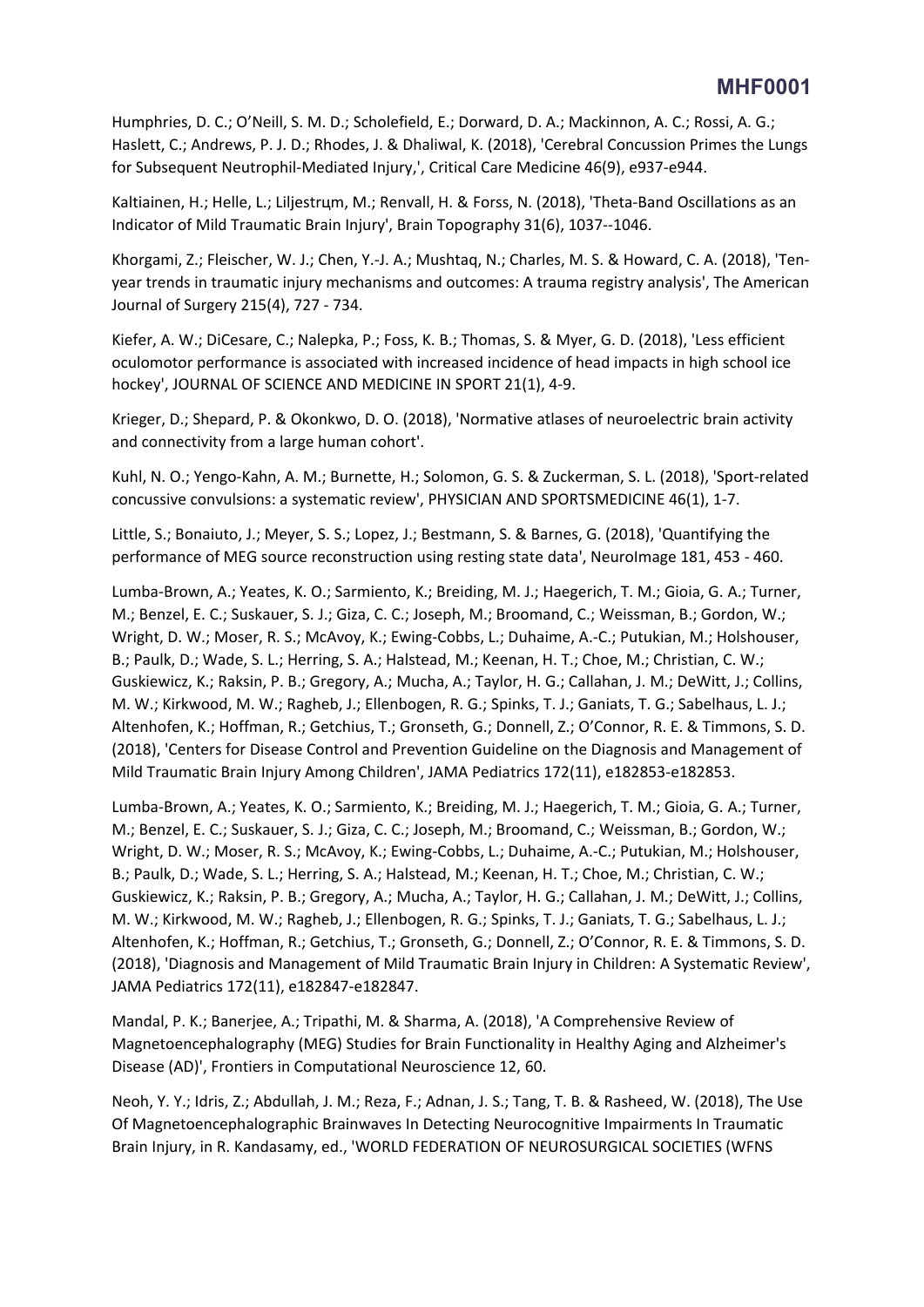SYMPOSIA 2018)', EDITOGRAFICA S R L, INTL PROCEEDINGS DIV, VIA G VERDI 15, PIANORO, BOLOGNA 1-40065, ITALY, pp. 277-288.

Panagodage Perera, N. K.; Joseph, C.; Kemp, J. L. & Finch, C. F. (2018), 'Epidemiology of Injuries in Women Playing Competitive Team Bat-or-Stick Sports: A Systematic Review and a

Meta-Analysis', Sports Medicine 48(3), 617--640.

Papadelis, C.; Butler, E. E.; Rubenstein, M.; Sun, L.; Zollei, L.; Nimec, D.; Snyder, B. & Grant, P. E. (2018), 'Reorganization of the somatosensory cortex in hemiplegic cerebral palsy associated with impaired sensory tracts', NEUROIMAGE-CLINICAL 17, 198-212.

Perera, N. K. P.; Joseph, C.; Kemp, J. L. & Finch, C. F. (2018), 'Epidemiology of Injuries in Women Playing Competitive Team Bat-or-Stick Sports: A Systematic Review and a Meta-Analysis', SPORTS MEDICINE 48(3), 617-640.

Petley, L.; Bardouille, T.; Chiasson, D.; Froese, P.; Patterson, S.; Newman, A.; Omisade, A. & Beyea, S. (2018), 'Attentional dysfunction and recovery in concussion: effects on the P300m and contingent magnetic variation', BRAIN INJURY 32(4), 464-473.

Portnova, V, G. & Atanov, M. S. (2018), 'Nonlinear EEG parameters of emotional perception in patients with moderate traumatic brain injury, coma, stroke and schizophrenia', AIMS NEUROSCIENCE 5(4), 221-235.

Rowland, J. A.; Stapleton-Kotloski, J. R.; Dobbins, D. L.; Rogers, E.; Godwin, D. W. & Taber, K. H. (2018), 'Increased Small-World Network Topology Following Deployment-Acquired Traumatic Brain Injury Associated with the Development of Post-Traumatic Stress Disorder', BRAIN CONNECTIVITY 8(4), 205-211.

Shah-Basak, P. P.; Urbain, C.; Wong, S.; da Costa, L.; Pang, E. W.; Dunkley, B. T. & Taylor, M. J. (2018), 'Concussion Alters the Functional Brain Processes of Visual Attention and Working Memory', JOURNAL OF NEUROTRAUMA 35(2), 267-277.

Shenton, M. E.; Price, B. H.; Levin, L. & Edersheim, J. G. (2018), 'Mild traumatic brain injury: Is DTI ready for the courtroom?', International Journal of Law and Psychiatry 61, 50 - 63.

Swick, C.; Andersen, T. & Flores, A.-M. (2018), 'Network disruption following mild traumatic brain injury: clinical and experimental research implications', Journal of Neurophysiology 119(5), 1592- 1594.

Tagge, C. A.; Fisher, A. M.; Minaeva, O. V.; Gaudreau-Balderrama, A.; Moncaster, J. A.; Zhang, X.-L.; Wojnarowicz, M. W.; Casey, N.; Lu, H.; Kokiko-Cochran, O. N.; Saman, S.; Ericsson, M.; Onos, K. D.; Veksler, R.; Senatorov, Vladimir V, J.; Kondo, A.; Zhou, X. Z.; Miry, O.; Vose, L. R.; Gopaul, K. R.; Upreti, C.; Nowinski, C. J.; Cantu, R. C.; Alvarez, V. E.; Hildebrandt, A. M.; Franz, E. S.; Konrad, J.; Hamilton, J. A.; Hua, N.; Tripodis, Y.; Anderson, A. T.; Howell, G. R.; Kaufer, D.; Hall, G. F.; Lu, K. P.; Ransohoff, R. M.; Cleveland, R. O.; Kowall, N. W.; Stein, T. D.; Lamb, B. T.; Huber, B. R.; Moss, W. C.; Friedman, A.; Stanton, P. K.; McKee, A. C. & Goldstein, L. E. (2018), 'Concussion, microvascular injury, and early tauopathy in young athletes after impact head injury and an impact concussion mouse model', Brain 141(2), 422-458.

Theadom, A.; Starkey, N.; Barker-Collo, S.; Jones, K.; Ameratunga, S.; Feigin, V. & Grp, B. R. (2018), 'Population-based cohort study of the impacts of mild traumatic brain injury in adults four years post-injury', PLOS ONE 13(1).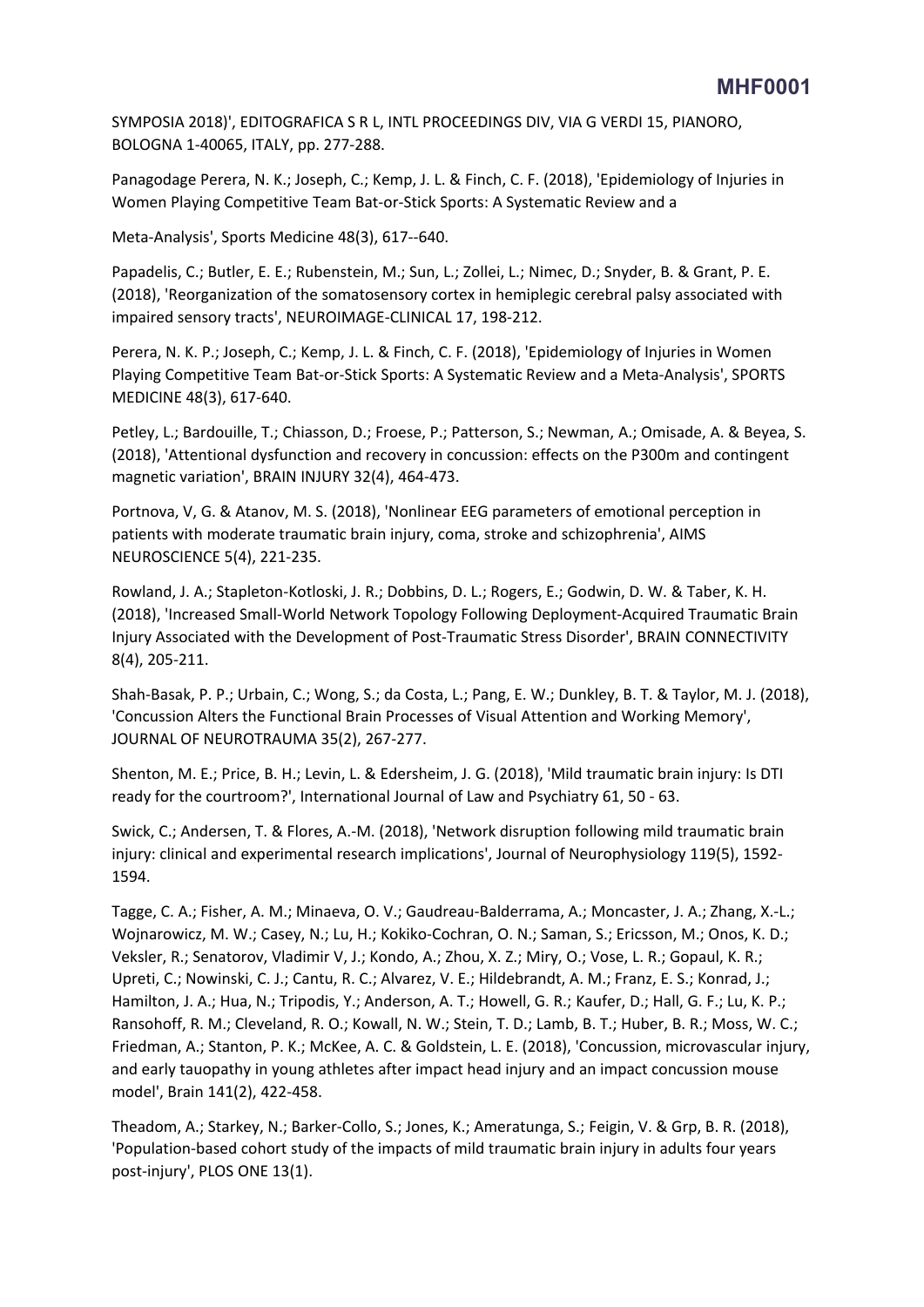Wilson, C. D.; Burks, J. D.; Rodgers, R. B.; Evans, R. M.; Bakare, A. A. & Safavi-Abbasi, S. (2018), 'Early and Late Posttraumatic Epilepsy in the Setting of Traumatic Brain Injury: A Meta-analysis and Review of Antiepileptic Management', WORLD NEUROSURGERY 110, E901-E906.

Zogg, C. K.; Haring, R. S.; Xu, L.; Canner, J. K.; AlSulaim, H. A.; Hashmi, Z. G.; Salim, A.; Engineer, L. D.; Haider, A. H.; Bell, J. M. & Schneider, E. B. (2018), 'The Epidemiology of Pediatric Head Injury Treated Outside of Hospital Emergency Departments', EPIDEMIOLOGY 29(2), 269-279.

Antonakakis, M.; Dimitriadis, S. I.; Zervakis, M.; Papanicolaou, A. C. & Zouridakis, G. (2017), 'Reconfiguration of dominant coupling modes in mild traumatic brain injury mediated by δ-band activity: A resting state MEG study', Neuroscience 356, 275 - 286.

Antonakakis, M.; Dimitriadis, S. I.; Zervakis, M.; Papanicolaou, A. C. & Zouridakis, G. (2017), 'Altered Rich-Club and Frequency-Dependent Subnetwork Organization in Mild Traumatic Brain Injury: A MEG Resting-State Study', Frontiers in Human Neuroscience 11, 416.

Badura-Brack, A. S.; Heinrichs-Graham, E.; McDermott, T. J.; Becker, K. M.; Ryan, T. J.; Khanna, M. M. & Wilson, T. W. (2017), 'Resting-State Neurophysiological Abnormalities in Posttraumatic Stress Disorder: A Magnetoencephalography Study', FRONTIERS IN HUMAN NEUROSCIENCE 11.

Bomyea, J.; Matthews, S. C.; Buchsbaum, M. S.; Spadoni, A. D.; Strigo, I. A. & Simmons, A. N. (2017), 'Neural differences underlying face processing in veterans with TBI and co-occurring TBI and PTSD', Journal of Affective Disorders 223, 130 - 138.

Brook, E. M.; Kroshus, E.; Hu, C. H.; Gedman, M.; Collins, J. E. & Matzkin, E. G. (2017), 'Incidence of Sports-Related Concussion Among NCAA Women's Ice Hockey Athletes', ORTHOPAEDIC JOURNAL OF SPORTS MEDICINE 5(7).

Caeyenberghs, K.; Verhelst, H.; Clemente, A. & Wilson, P. H. (2017), 'Mapping the functional connectome in traumatic brain injury: What can graph metrics tell us?', NeuroImage 160, 113 - 123.

Cernak, I. (2017), 'Understanding blast-induced neurotrauma: how far have we come?', Concussion 2(3), CNC42.

Dimitriadis, S. I.; Antonakakis, M.; Simos, P.; Fletcher, J. M. & Papanicolaou, A. C. (2017), 'Data-Driven Topological Filtering Based on Orthogonal Minimal Spanning Trees: Application to Multigroup Magnetoencephalography Resting-State Connectivity', BRAIN CONNECTIVITY 7(10), 661-670.

El-Menyar, A.; Mekkodathil, A.; Al-Thani, H.; Consunji, R. & Latifi, R. (2017), 'Incidence, Demographics, and Outcome of Traumatic Brain Injury in The Middle East: A Systematic Review', WORLD NEUROSURGERY 107, 6-21.

Faude, O.; Rossler, R.; Junge, A.; Fuenten, K. A. D.; Chomiak, J.; Verhagen, E.; Beaudouin, F.; Dvorak, J. & Feddermann-Demont, N. (2017), 'Head injuries in childrens footballresults from two prospective cohort studies in four European countries', SCANDINAVIAN JOURNAL OF MEDICINE & SCIENCE IN SPORTS 27(12), 1986-1992.

Galili, S. F.; Bech, B. H.; Vestergaard, C.; Fenger-Gron, M.; Christensen, J.; Vestergaard, M. & Ahrensberg, J. (2017), 'Use of general practice before and after mild traumatic brain injury: a nationwide population-based cohort study in Denmark', BMJ OPEN 7(12).

Gallo, V.; McElvenny, D.; Hobbs, C.; Davoren, D.; Morris, H.; Crutch, S.; Zetterberg, H.; Fox, N. C.; Kemp, S.; Cross, M.; Arden, N. K.; Davies, M. A. M.; Malaspina, A. & Pearce, N. (2017), 'BRain health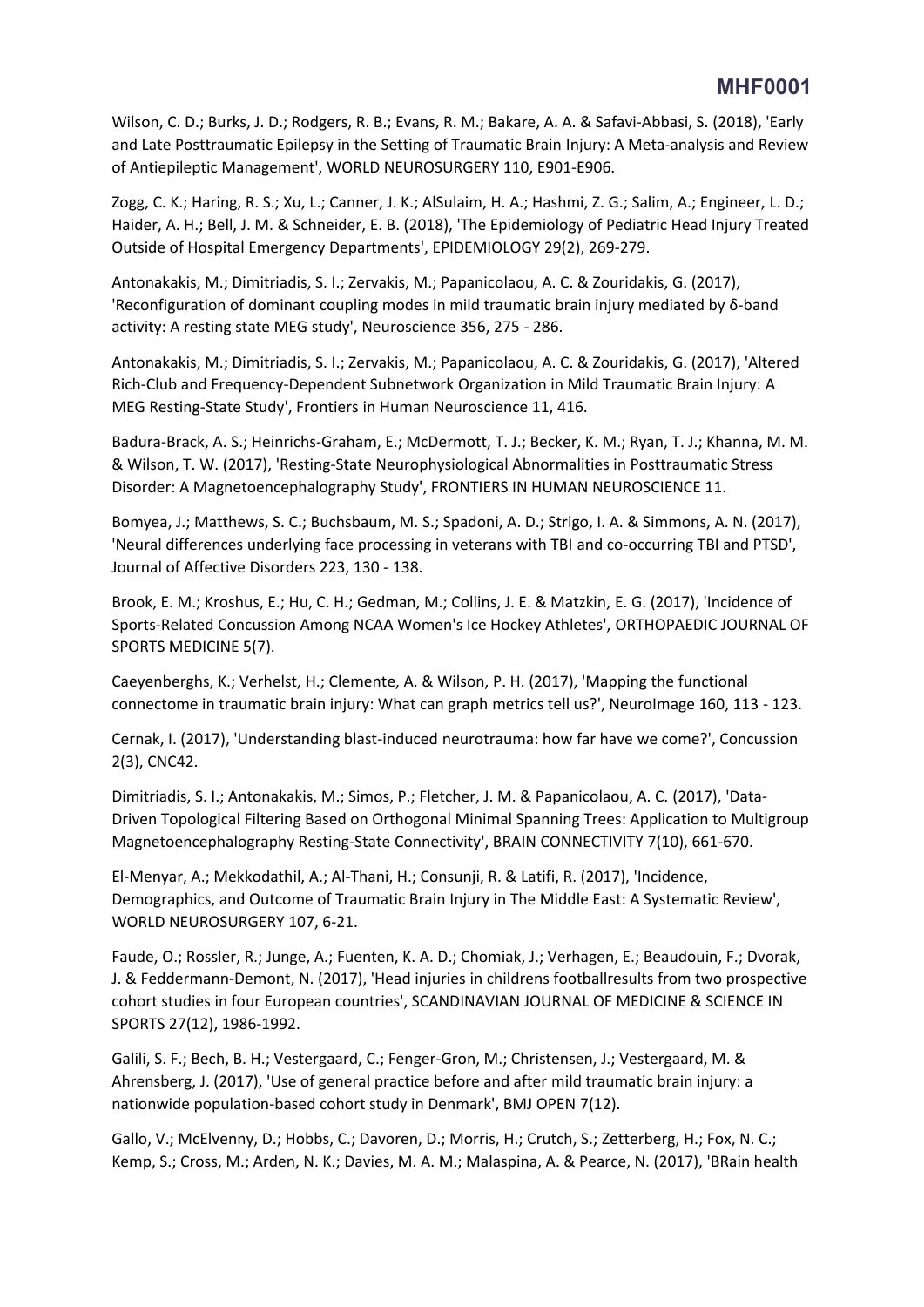and healthy AgeINg in retired rugby union players, the BRAIN Study: study protocol for an observational study in the UK', BMJ Open 7(12).

Huang, M.-X.; Swan, A. R.; Quinto, A. A.; Matthews, S.; Harrington, D. L.; Nichols, S.; Bruder, B. J.; Snook, C. C.; Huang, C. W.; Baker, D. G. & Lee, R. R. (2017), 'A pilot treatment study for mild traumatic brain injury: Neuroimaging changes detected by MEG after low-intensity pulse-based transcranial electrical stimulation', Brain injury 31(13-14), 1951Bb"1963.

Huang, M.-X.; Harrington, D. L.; Swan, A. R.; Quinto, A. A.; Nichols, S.; Drake, A.; Song, T.; Diwakar, M.; Huang, C. W.; Risbrough, V. B.; Dale, A.; Bartsch, H.; Matthews, S.; Huang, J. W.; Lee, R. R. & Baker, D. G. (2017), 'Resting-State Magnetoencephalography Reveals Different Patterns of Aberrant Functional Connectivity in Combat-Related Mild Traumatic Brain Injury', JOURNAL OF NEUROTRAUMA 34(7), 1412-1426.

Jared A. Rowland, Jennifer R. Stapleton-Kotloski, G. E. A. J. A. R. R. J. K. K. H. T. & Godwin., D. W. (2017), 'Contrasting Effects of Posttraumatic Stress Disorder and Mild Traumatic Brain Injury on the Whole-Brain Resting-State Network: A Magnetoencephalography Study', Brain Connectivity.

Keret, A.; Bennett-Back, O.; Rosenthal, G.; Gilboa, T.; Shweiki, M.; Shoshan, Y. & Benifla, M. (2017), 'Posttraumatic epilepsy: long-term follow-up of children with mild traumatic brain injury', JOURNAL OF NEUROSURGERY-PEDIATRICS 20(1), 64-70.

Krieger, D.; Zusman, B.; Beers, S.; Puccio, A.; Borrasso, A.; Edelman, K.; Sharpless, J.; Collins, M.; Kontos, A.; Schneider, W. & Okonkwo, D. O. (2017), 'OBJECTIVE ASSESSMENT OF PSYCHOLOGICAL HEALTH IN CHRONIC TRAUMATIC BRAIN INJURY USING MAGNETOENCEPHALOGRAPHY: A TEAM-TBI STUDY', JOURNAL OF NEUROTRAUMA 34(13), A38.

Lefebvre, C.; Desjardins, M.; De Beaumont, L. & Jolicoeur, P. (2017), 'IMPACT OF MILD TRAUMATIC BRAIN INJURY (MTBI) ON VISUOSPATIAL MECHANISMS IN AGING: AN MEG STUDY', PSYCHOPHYSIOLOGY 54(1, SI), S72.

López, M. E.; Engels, M. M. A.; van Straaten, E. C. W.; Bajo, R.; Delgado, M. L.; Scheltens, P.; Hillebrand, A.; Stam, C. J. & Maestú, F. (2017), 'MEG Beamformer-Based Reconstructions of Functional Networks in Mild Cognitive Impairment', Frontiers in Aging Neuroscience 9, 107.

Meehan, S. K.; Mirdamadi, J. L.; Martini, D. N. & Broglio, S. P. (2017), 'Changes in Cortical Plasticity in Relation to a History of Concussion during Adolescence', Frontiers in Human Neuroscience 11, 5.

Mistry, D. J. & Murray, D. N. (2017), 'Traumatic brain injury in adults', InnovAiT 10(10), 608-613.

Mu, W.; Catenaccio, E. & Lipton, M. L. (2017), 'Neuroimaging in Blast-Related Mild Traumatic Brain Injury', JOURNAL OF HEAD TRAUMA REHABILITATION 32(1), 55-69.

O'Neill, T. J.; Davenport, E. M.; Murugesan, G.; Montillo, A. & Maldjian, J. A. (2017), 'Applications of Resting State Functional MR Imaging to Traumatic Brain Injury.', Neuroimaging Clin N Am. 27(4), 685-696.

Popescu, M.; Hughes, J. D.; Popescu, E.-A.; Mikola, J.; Merrifield, W.; DeGraba, M.; Riedy, G. & DeGraba, T. J. (2017), 'Activation of dominant hemisphere association cortex during naming as a function of cognitive performance in mild traumatic brain injury: Insights into mechanisms of lexical access', NEUROIMAGE-CLINICAL 15, 741-752.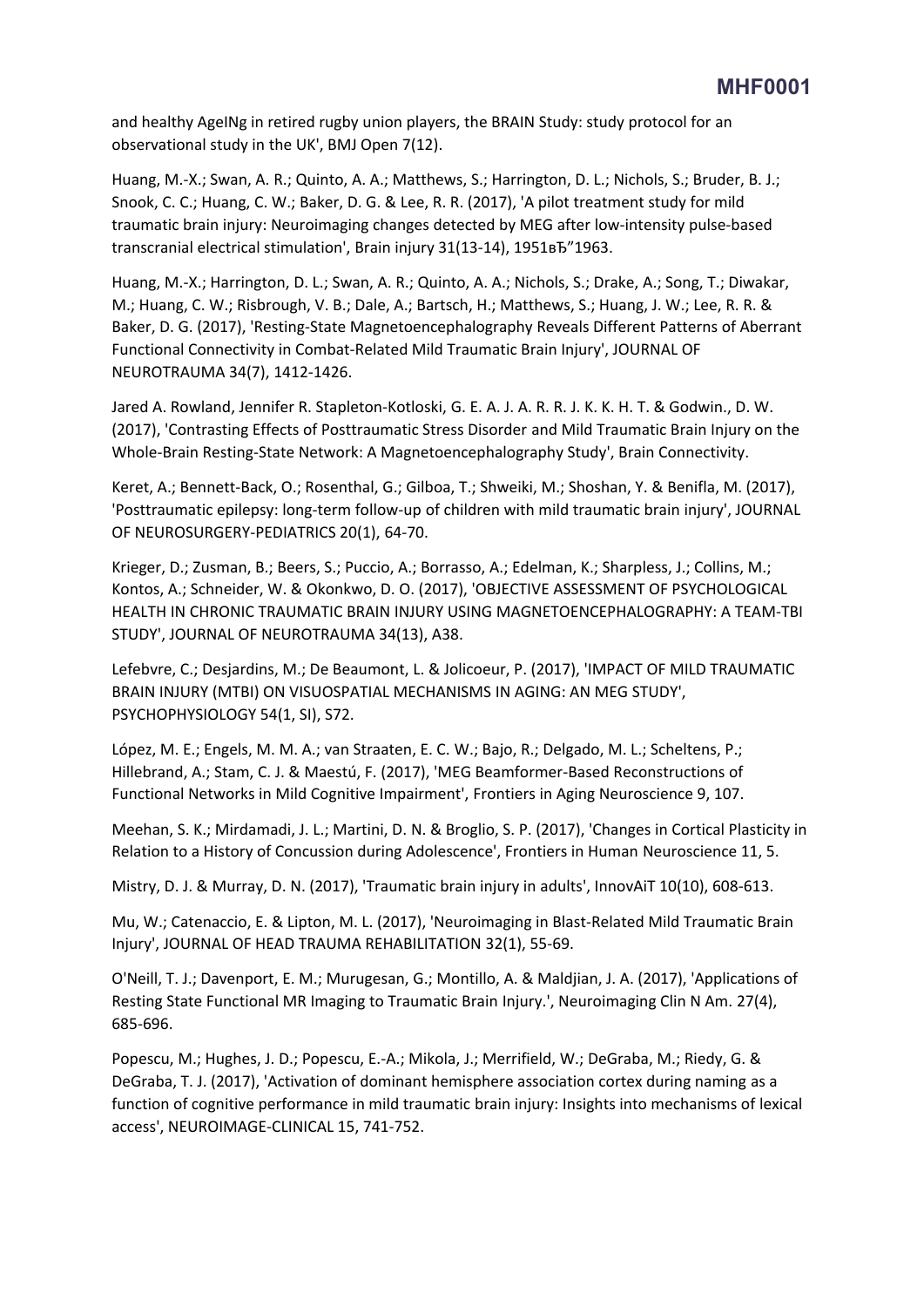Rasheed, W.; Neoh, Y. Y.; Bin Hamid, N. H.; Reza, F.; Idris, Z. & Tang, T. B. (2017), 'Early visual analysis tool using magnetoencephalography for treatment and recovery of neuronal dysfunction', COMPUTERS IN BIOLOGY AND MEDICINE 89, 573-583.

Rasheed, W.; Bhatti, M. S.; bin Hamid, N. H.; Tang, T. B. & Idris, Z. (2017), Moderate Traumatic Brain Injury Identification for MEG data using PU (Positive and Unseen) Learning, in '2017 IEEE ASIA PACIFIC CONFERENCE ON POSTGRADUATE RESEARCH IN MICROELECTRONICS AND ELECTRONICS (PRIMEASIA)', IEEE, 345 E 47TH ST, NEW YORK, NY 10017 USA, pp. 25-28.

Rowland, J. A.; Stapleton-Kotloski, J. R.; Alberto, G. E.; Rawley, J. A.; Kotloski, R. J.; Taber, K. H. & Godwin, D. W. (2017), 'Contrasting Effects of Posttraumatic Stress Disorder and Mild Traumatic Brain Injury on the Whole-Brain Resting-State Network: A Magnetoencephalography Study', BRAIN CONNECTIVITY 7(1), 45-57.

Salat, D. H.; Robinson, M. E.; Miller, D. R.; Clark, D. C. & McGlinchey, R. E. (2017), 'Neuroimaging of deployment-associated traumatic brain injury (TBI) with a focus on mild TBI (mTBI) since 2009', Brain Injury 31(9), 1204-1219.

Schalinski, I.; Moran, J. K.; Elbert, T.; Reindl, V. & Wienbruch, C. (2017), 'Oscillatory magnetic brain activity is related to dissociative symptoms and childhood adversities - A study in women with multiple trauma', JOURNAL OF AFFECTIVE DISORDERS 218, 428-436.

Shin, S. S.; Bales, J. W. & Edward Dixon, C. (2017), 'Structural imaging of mild traumatic brain injury may not be enough: overview of functional and metabolic imaging of mild traumatic brain injury.', Brain Imaging and Behavior 11, 591-610.

Simmons, M. M.; Swedler, D. I. & Kerr, Z. Y. (2017), 'Injury Surveillance of Head, Neck, and Facial Injuries in Collegiate Ice Hockey Players, 2009-2010 Through 2013-2014 Academic

Years', JOURNAL OF ATHLETIC TRAINING 52(8), 776-784.

Swanson, T. M.; Isaacson, B. M.; Cyborski, C. M.; French, L. M.; Tsao, J. W. & Pasquina, P. F. (2017), 'Traumatic Brain Injury Incidence, Clinical Overview, and Policies in the US Military Health System Since 2000', PUBLIC HEALTH REPORTS 132(2), 251-259.

Taylor, C. A.; Bell, J. M.; Breiding, M. J. & Xu, L. (2017), 'Traumatic Brain Injury-Related Emergency Department Visits, Hospitalizations, and Deaths - United States, 2007 and 2013', MMWR SURVEILLANCE SUMMARIES 66(9), 1-18.

Wang, L. (2017), 'Electromagnetic induction holography imaging for stroke detection', J. Opt. Soc. Am. A 34(2), 294-298.

Alhourani, A.; Wozny, T. A.; Krishnaswamy, D.; Pathak, S.; Walls, S. A.; Ghuman, A. S.; Krieger, D. N.; Okonkwo, D. O.; Richardson, R. M. & Niranjan, A. (2016), 'Magnetoencephalography-based identification of functional connectivity network disruption following mild traumatic brain injury', Journal of Neurophysiology 116(4), 1840-1847.

Antonakakis, M.; Dimitriadis, S. I.; Zervakis, M.; Micheloyannis, S.; Rezaie, R.; Babajani-Feremi, A.; Zouridakis, G. & Papanicolaou, A. C. (2016), 'Altered cross-frequency coupling in resting-state MEG after mild traumatic brain injury', International Journal of Psychophysiology 102, 1 - 11.

Antonakakis, M.; Dimitriadis, S. I.; Papanicolaou, A. C.; Zouridakis, G. & Zervakisl, M. (2016), Improving the Detection of mTBI Via Complexity Analysis in Resting - State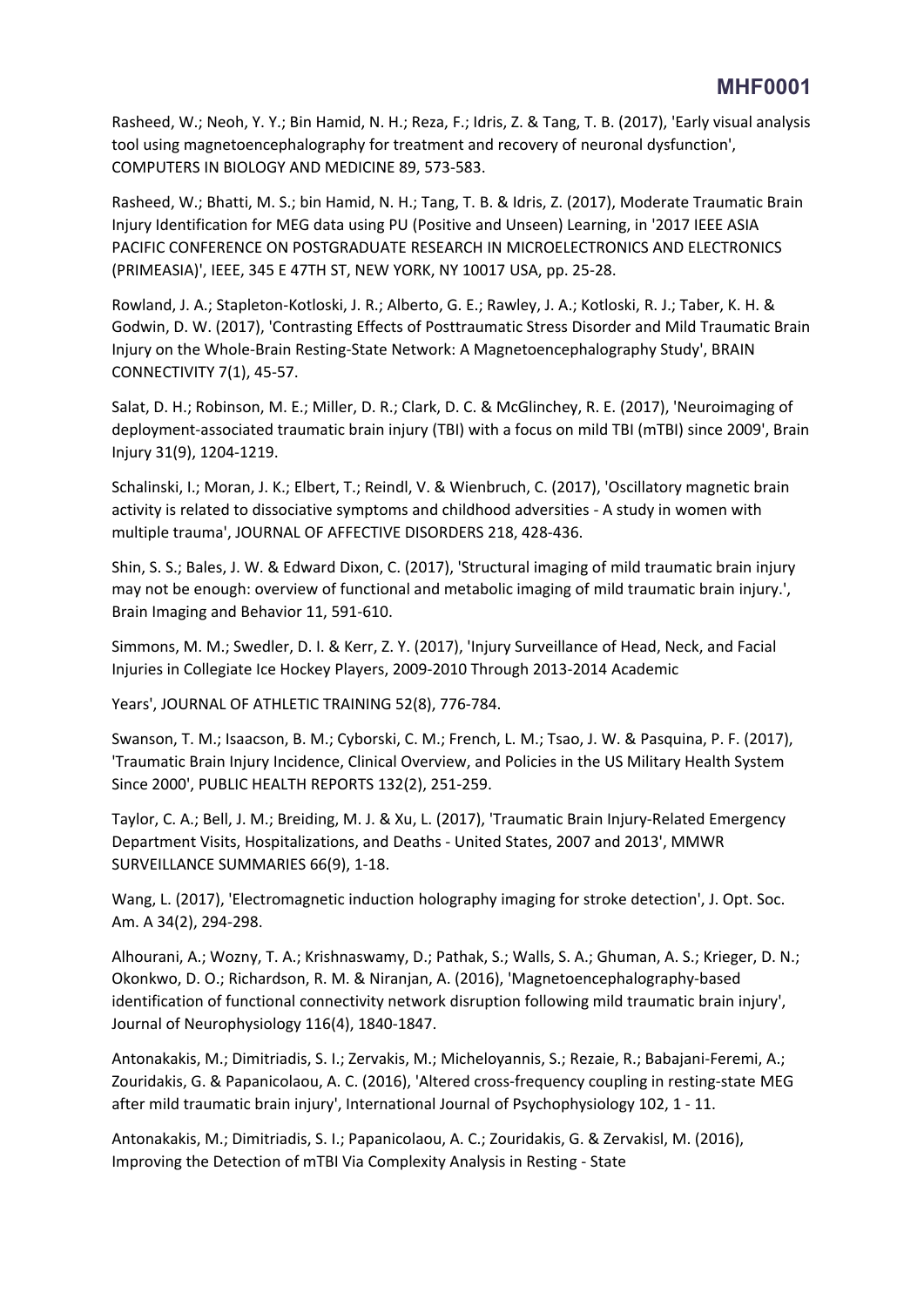Magnetoencephalography, in '2016 IEEE INTERNATIONAL CONFERENCE ON IMAGING SYSTEMS AND TECHNIQUES (IST)', IEEE, 345 E 47TH ST, NEW YORK, NY 10017 USA, pp. 156-160.

Cai, Y. & Ji, S. (2016), Combining Deep Learning Networks with Permutation Tests to Predict Traumatic Brain Injury Outcome, in A. Crimi; B. Menze; O. Maier; M. Reyes; S. Winzeck & H. Handels, ed., 'BRAINLESION: GLIOMA, MULTIPLE SCLEROSIS, STROKE AND TRAUMATIC BRAIN INJURIES, 2016', SPRINGER INTERNATIONAL PUBLISHING AG, GEWERBESTRASSE 11, CHAM, CH-6330, SWITZERLAND, pp. 259-270.

da Costa, L.; van Niftrik, C. B.; Crane, D.; Fierstra, J. & Bethune, A. (2016), 'Temporal Profile of cerebrovascular reactivity impairment, gray Matter Volumes, and Persistent symptoms after Mild Traumatic head injury', FRONTIERS IN NEUROLOGY 7.

Crimi, A.; Menze, B.; Maier, O.; Reyes, M.; Winzeck, S. & Handels, H., ed. (2016), Brainlesion: Glioma, Multiple Sclerosis, Stroke and Traumatic Brain Injuries, Vol. 978-3-319-55524-9, Springer, Cham.

Hannawi, Y. & Stevens, R. D. (2016), 'Mapping the Connectome Following Traumatic Brain Injury.', Curr Neurol Neurosci Rep 16, 44.

Harris, N. G.; Verley, D. R.; Gutman, B. A. & Sutton, R. L. (2016), 'Bi-directional changes in fractional anisotropy after experiment TBI: Disorganization and reorganization?', NeuroImage

133, 129вЪ"143.

Harris, N. G.; Verley, D. R.; Gutman, B. A.; Thompson, P. M.; Yeh, H. J. & Brown, J. A. (2016), 'Disconnection and hyper-connectivity underlie reorganization after TBI: A rodent functional connectomic analysis', Experimental Neurology 277, 124 - 138.

Huang, M.; Risling, M. & Baker, D. G. (2016), 'The role of biomarkers and MEG-based imaging markers in the diagnosis of post-traumatic stress disorder and blast-induced mild traumatic brain injury', Psychoneuroendocrinology 63, 398 - 409.

Huang, C. W.; Huang, M.-X.; Ji, Z.; Swan, A. R.; Angeles, A. M.; Song, T.; Huang, J. W. & Lee, R. R. (2016), 'High-resolution MEG source imaging approach to accurately localize Broca's area in patients with brain tumor or epilepsy', Clinical Neurophysiology 127(5), 2308 - 2316.

Huang, M.; Risling, M. & Baker, D. G. (2016), 'The role of biomarkers and MEG-based imaging markers in the diagnosis of post-traumatic stress disorder and blast-induced mild traumatic brain injury', Psychoneuroendocrinology 63, 398 - 409.

Hunter, M.; Quinn, D.; Cavanagh, J.; Hanlon, F.; Yeo, R.; Campbell, R. & Mayer, A. (2016), 'INVESTIGATING AUDITORY ATTENTION IN MILD TRAUMATIC BRAIN INJURY USING MAGNETOENCEPHALOGRAPHY', JOURNAL OF NEUROTRAUMA 33(13), A82.

Lawrence, T.; Helmy, A.; Bouamra, O.; Woodford, M.; Lecky, F. & Hutchinson, P. J. (2016), 'Traumatic brain injury in England and Wales: prospective audit of epidemiology, complications and standardised mortality', BMJ OPEN 6(11).

Majdan, M.; Plancikova, D.; Brazinova, A.; Rusnak, M.; Nieboer, D.; Feigin, V. & Maas, A. (2016), 'Epidemiology of traumatic brain injuries in Europe: a cross-sectional analysis', LANCET PUBLIC HEALTH 1(2), E76-E83.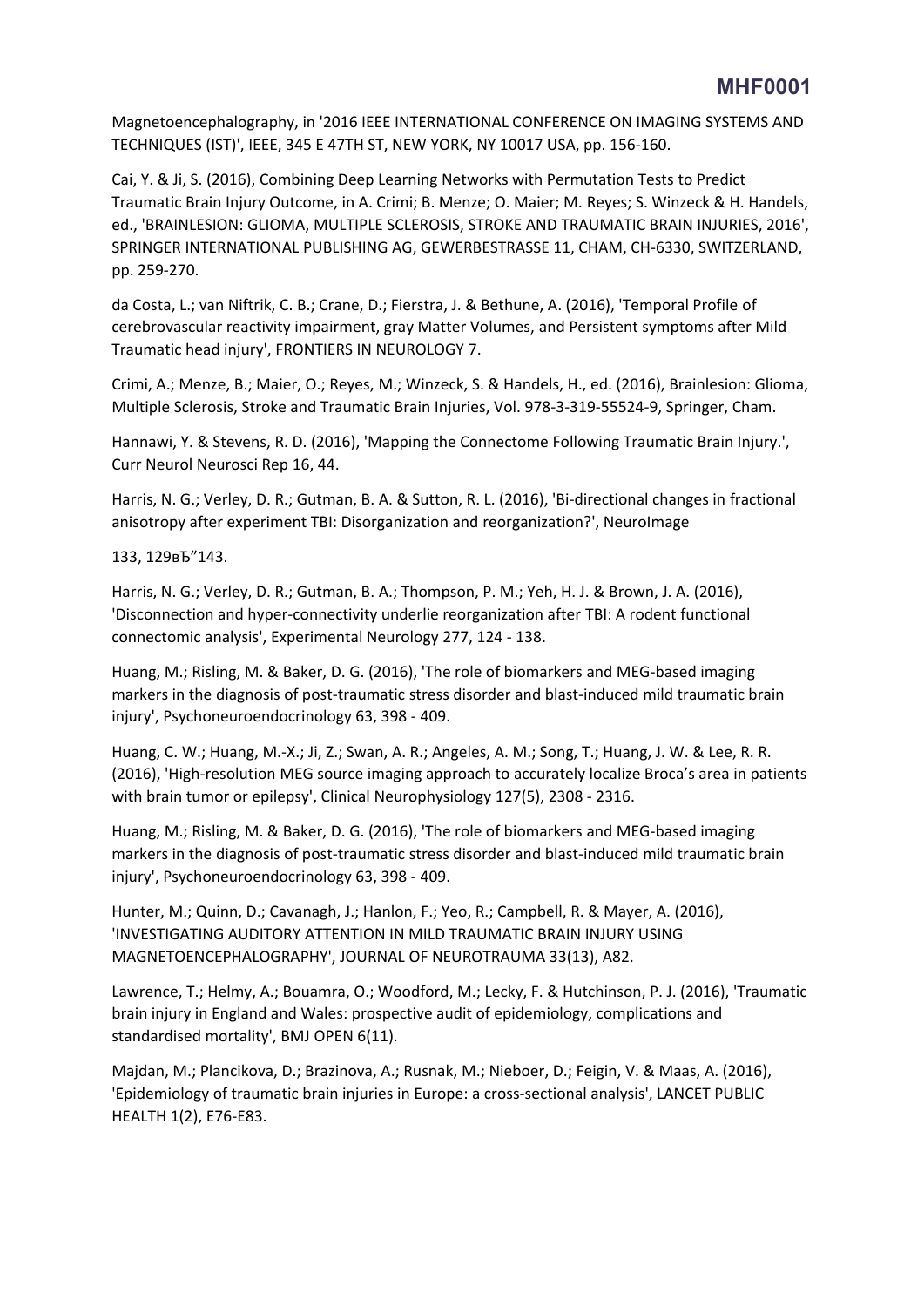Meier, T. B.; Bellgowan, P. S. F.; Bergamino, M.; Ling, J. M. & Mayer, A. R. (2016), 'Thinner Cortex in Collegiate Football Players With, but not Without, a Self-Reported History of Concussion', Journal of Neurotrauma 33(4), 330-338.

Misic, B.; Dunkley, B. T.; Sedge, P. A.; Da Costa, L.; Fatima, Z.; Berman, M. G.; Doesburg, S. M.; McIntosh, A. R.; Grodecki, R.; Jetly, R.; Pang, E. W. & Taylor, M. J. (2016), 'Post-Traumatic Stress Constrains the Dynamic Repertoire of Neural Activity', JOURNAL OF NEUROSCIENCE 36(2), 419-431.

Pang, E. W.; Dunkley, B. T.; Doesburg, S. M.; da Costa, L. & Taylor, M. J. (2016), 'Reduced brain connectivity and mental flexibility in mild traumatic brain injury', Annals of Clinical and Translational Neurology 3(2), 124-131.

Pang, E. W.; Dunkley, B. T.; Doesburg, S. M.; da Costa, L. & Taylor, M. J. (2016), 'Reduced brain connectivity and mental flexibility in mild traumatic brain injury', ANNALS OF CLINICAL AND TRANSLATIONAL NEUROLOGY 3(2), 124-131.

Popescu, M.; Hughes, J. D.; Popescu, E.-A.; Riedy, G. & DeGraba, T. J. (2016), 'Reduced

prefrontal MEG alpha-band power in mild traumatic brain injury with associated posttraumatic stress disorder symptoms', Clinical Neurophysiology 127(9), 3075 - 3085.

Smitherman, E.; Hernandez, A.; Stavinoha, P. L.; Huang, R.; Kernie, S. G.; Diaz-Arrastia, R. & Miles, D. K. (2016), 'Predicting Outcome after Pediatric Traumatic Brain Injury by Early Magnetic Resonance Imaging Lesion Location and Volume', Journal of Neurotrauma 33(1), 35-48.

Stone, J. R.; Wilde, E. A.; Taylor, B. A.; Tate, D. F.; Levin, H.; Bigler, E. D.; Scheibel, R. S.; Newsome, M. R.; Mayer, A. R.; Abildskov, T.; Black, G. M.; Lennon, M. J.; York, G. E.; Agarwal, R.; DeVillasante, J.; Ritter, J. L.; Walker, P. B.; Ahlers, S. T. & Tustison, N. J. (2016), 'Supervised learning technique for the automated identification of white matter hyperintensities in traumatic brain injury', BRAIN INJURY 30(12), 1458-1468.

Vakorin, V. A.; Doesburg, S. M.; da Costa, L.; Jetly, R.; Pang, E. W. & Taylor, M. J. (2016), 'Detecting Mild Traumatic Brain Injury Using Resting State Magnetoencephalographic Connectivity', PLOS Computational Biology 12(12), 1-24.

Yu, Y.-W.; Hsieh, T.-H.; Chen, K.-Y.; Wu, J. C.-C.; Hoffer, B. J.; Greig, N. H.; Li, Y.; Lai, J.-H.; Chang, C.-F.; Lin, J.-W.; Chen, Y.-H.; Yang, L.-Y. & Chiang, Y.-H. (2016), 'Glucose-Dependent Insulinotropic Polypeptide Ameliorates Mild Traumatic Brain Injury-Induced Cognitive and Sensorimotor Deficits and Neuroinflammation in Rats', Journal of Neurotrauma 33(22), 2044-2054.

Zagorchev, L.; Meyer, C.; Stehle, T.; Wenzel, F.; Young, S.; Peters, J.; Weese, J.; Paulsen, K.; Garlinghouse, M.; Ford, J.; Roth, R.; Flashman, L. & McAllister, T. (2016), 'Differences in Regional Brain Volumes Two Months and One Year after Mild Traumatic Brain Injury', Journal of Neurotrauma 33(1), 29-34.

Amyot, F.; Arciniegas, D. B.; Brazaitis, M. P.; Curley, K. C.; Diaz-Arrastia, R.; Gandjbakhche, A.; Herscovitch, P.; Hinds, S. R.; Manley, G. T.; Pacifico, A.; Razumovsky, A.; Riley, J.; Salzer, W.; Shih, R.; Smirniotopoulos, J. G. & Stocker, D. (2015), 'A Review of the Effectiveness of Neuroimaging Modalities for the Detection of Traumatic Brain Injury', Journal of Neurotrauma 32(22), 1693-1721.

Baldassarre, M.; Smith, B.; Harp, J.; Herrold, A.; High Jr., W. M.; Babcock-Parziale, J. & Louise-Bender Pape, T. (2015), 'Exploring the Relationship Between Mild Traumatic Brain Injury Exposure and the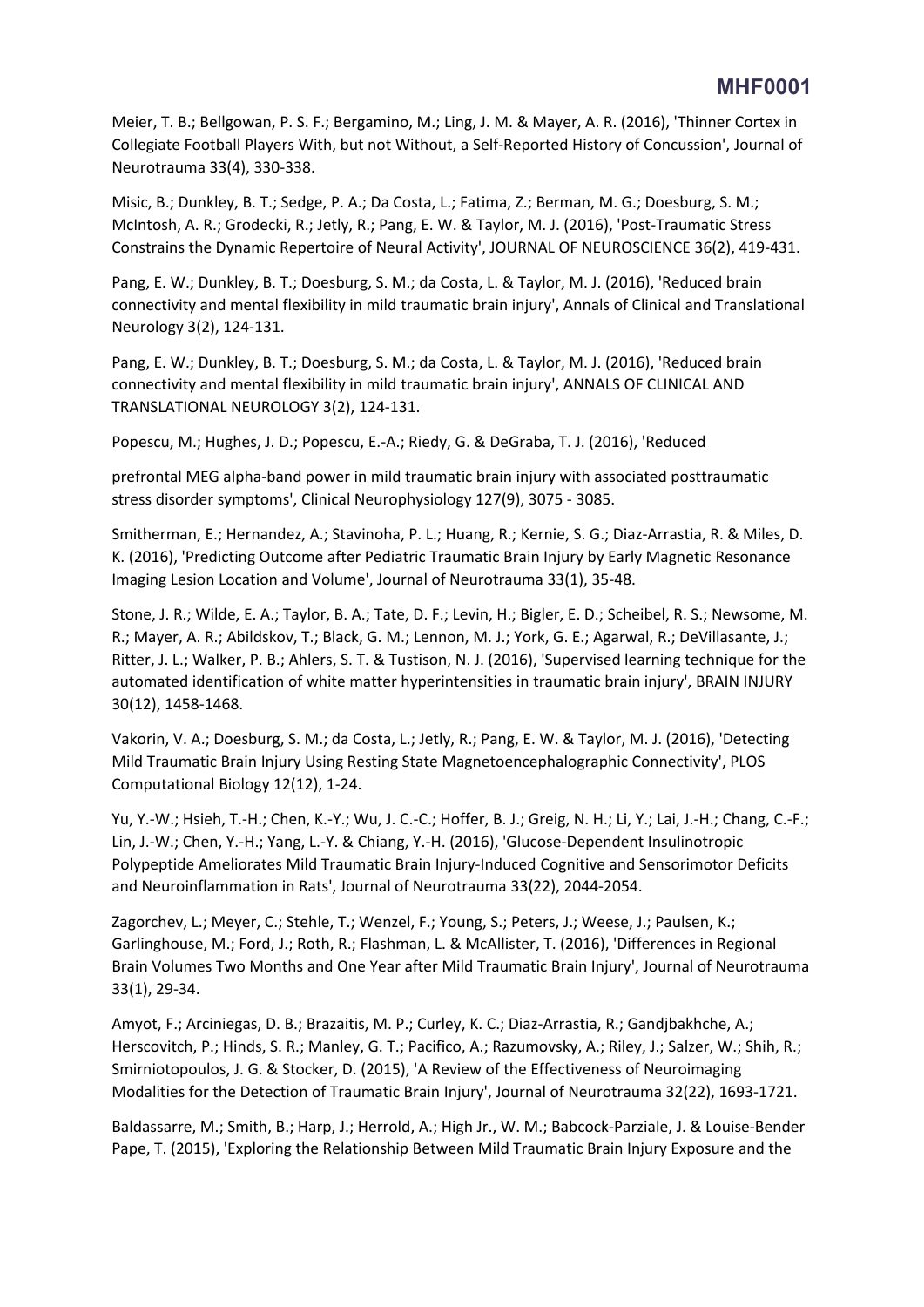Presence and Severity of Postconcussive Symptoms Among Veterans Deployed to Iraq and Afghanistan', PM&R 7(8), 845-858.

Bramlett, H. M. & Dietrich, W. D. (2015), 'Long-Term Consequences of Traumatic Brain Injury: Current Status of Potential Mechanisms of Injury and Neurological Outcomes', Journal of Neurotrauma 32(23), 1834-1848.

Colclough, G. L.; Brookes, M. J.; Smith, S. M. & Woolrich, M. W. (2015), 'A symmetric multivariate leakage correction for MEG connectomes', NeuroImage 117, 439 - 448.

Colclough, G. L.; Brookes, M. J.; Smith, S. M. & Woolrich, M. W. (2015), 'A symmetric

multivariate leakage correction for MEG connectomes', NeuroImage 117, 439 - 448.

Coronado, V. G.; Haileyesus, T.; Cheng, T. A.; Bell, J. M.; Haarbauer-Krupa, J.; Lionbarger, M. R.; Flores-Herrera, J.; McGuire, L. C. & Gilchrist, J. (2015), 'Trends in Sports- and Recreation-Related Traumatic Brain Injuries Treated in US Emergency Departments: The National Electronic Injury Surveillance System-All Injury Program (NEISS-AIP) 2001-2012', JOURNAL OF HEAD TRAUMA REHABILITATION 30(3), 185-197.

da Costa, L.; Robertson, A.; Bethune, A.; MacDonald, M. J.; Shek, P. N.; Taylor, M. J. & Pang, E. W. (2015), 'Delayed and disorganised brain activation detected with magnetoencephalography after mild traumatic brain injury', Journal of Neurology, Neurosurgery & Psychiatry 86(9), 1008--1015.

Dimitriadis, S. I.; Zouridakis, G.; Rezaie, R.; Babajani-Feremi, A. & Papanicolaou, A. C. (2015), 'Functional connectivity changes detected with magnetoencephalography after mild traumatic brain injury', NeuroImage: Clinical 9, 519 - 531.

Diwakar, M.; Harrington, D. L.; Maruta, J.; Ghajar, J.; El-Gabalawy, F.; Muzzatti, L.; Corbetta, M.; Huang, M.-X. & Lee, R. R. (2015), 'Filling in the gaps: Anticipatory control of eye movements in chronic mild traumatic brain injury', NeuroImage: Clinical 8, 210 - 223.

Dunkley, B. T.; Costa, L. D.; Bethune, A.; Jetly, R.; Pang, E. W.; Taylor, M. J. & Doesburg, S. M. (2015), 'Low-frequency connectivity is associated with mild traumatic brain injury', NeuroImage: Clinical 7, 611 - 621.

Dunkley, B. T. (2015), 'Differential Intrinsic Coupling Modes in Psychological and Physical Trauma', Frontiers in Psychiatry 6, 140.

Dunkley, B. T.; Sedge, P. A.; Doesburg, S. M.; Grodecki, R. J.; Jetly, R.; Shek, P. N.; Taylor, M. J. & Pang, E. W. (2015), 'Theta, Mental Flexibility, and Post-Traumatic Stress Disorder: Connecting in the Parietal Cortex', PLOS ONE 10(4).

Li, L.; Pagnotta, M. F.; Arakaki, X.; Tran, T.; Strickland, D.; Harrington, M. & Zouridakis, G. (2015), 'Brain activation profiles in mTBI: Evidence from combined resting-state EEG and MEG activity.', Annu Int Conf IEEE Eng Med Biol Soc.(2015), 6963-6.

Ling, H.; Hardy, J. & Zetterberg, H. (2015), 'Neurological consequences of traumatic brain injuries in sports', Molecular and Cellular Neuroscience 66, 114 - 122.

Maestú, F.; Peña, J.-M.; Garcés, P.; González, S.; Bajo, R.; Bagic, A.; Cuesta, P.; Funke, M.; Mäkelä, J. P.; Menasalvas, E.; Nakamura, A.; Parkkonen, L.; López, M. E.; del Pozo, F.; Sudre, G.; Zamrini, E.; Pekkonen, E.; Henson, R. N. & Becker, J. T. (2015), 'A multicenter study of the early detection of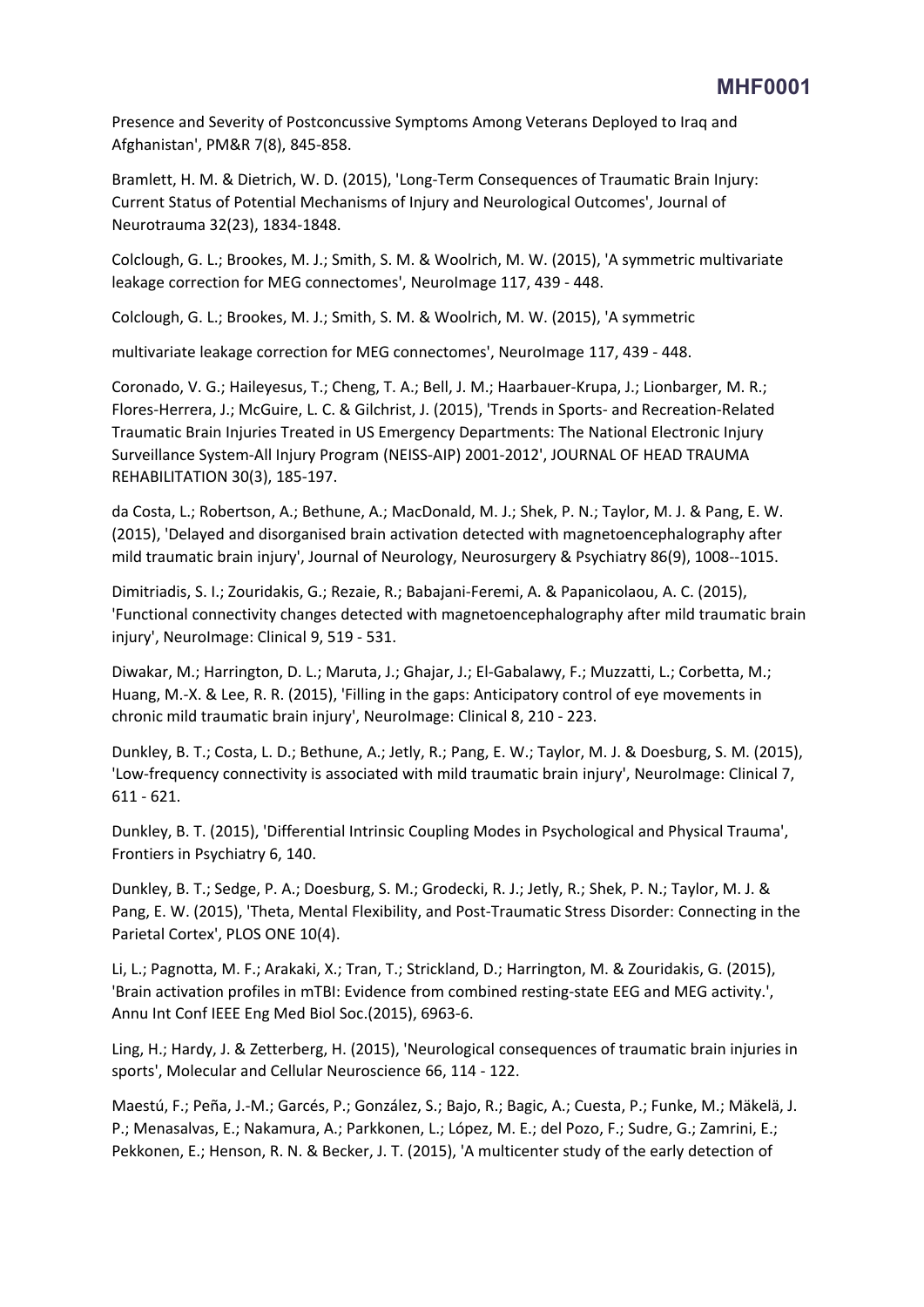synaptic dysfunction in Mild Cognitive Impairment using Magnetoencephalography-derived functional connectivity', NeuroImage: Clinical 9, 103 - 109.

Pang, E. W. (2015), 'Different Neural Mechanisms Underlie Deficits in Mental Flexibility in Post-Traumatic Stress Disorder Compared to Mild Traumatic Brain Injury', Frontiers in Psychiatry 6, 170.

Rabinowitz, A. R.; Li, X.; McCauley, S. R.; Wilde, E. A.; Barnes, A.; Hanten, G.; Mendez, D.; McCarthy, J. J. & Levin, H. S. (2015), 'Prevalence and Predictors of Poor Recovery from Mild Traumatic Brain Injury', Journal of Neurotrauma 32(19), 1488-1496.

Rampp, S.; Schönherr, M.; Stefan, H.; Rößsler, K.; Buchfelder, M. & Hamer, H. (2015), 'V4. Focal slow wave in patients after epilepsy surgery with and without seizure recurrence', Clinical Neurophysiology 126(8), e65 - e66.

Sara Tremblay, Marine Vernet, S. B. A. P.-L. & Théoret, H. (2015), 'Theta burst stimulation to characterize changes in brain plasticity following mild traumatic brain injury: a proof-of- principle study', Restor Neurol Neurosci. 33(5), 611-620.

Swan, A. R.; Nichols, S.; Angeles, A.; Diwakar, M.; Lee, R. R. & Huang, M.-X. (2015), 'Magnetoencephalography Slow-Wave Detection in Patients with Mild Traumatic Brain Injury and Ongoing Symptoms Correlated with Long-Term Neuropsychological Outcome', Journal of Neurotrauma 32(19), 1510-1521.

Taylor, A. M.; Nigrovic, L. E.; Saillant, M. L.; Trudell, E. K.; Proctor, M. R.; Modest, J. R. & Vernacchio, L. (2015), 'Trends in Ambulatory Care for Children with Concussion and Minor Head Injury from Eastern Massachusetts between 2007 and 2013', JOURNAL OF PEDIATRICS 167(3), 738-744.

Wilde, E. A.; Bouix, S.; Tate, D. F.; Lin, A. P.; Newsome, M. R.; Taylor, B. A.; Stone, J. R.; Montier, J.; Gandy, S. E.; Biekman, B. & York, M. E. S. &. G. (2015), 'Advanced neuroimaging applied to veterans and service personnel with traumatic brain injury: state of the art and potential benefits', Brain Imaging and Behavior 9, 367-402.

Wintermark, M.; Coombs, L.; Druzgal, T. J.; Field, A. S.; Filippi, C. G.; Hicks, R.; Horton, R.; Lui, Y. W.; Law, M.; Mukherjee, P.; Norbash, A.; Riedy, G.; Sanelli, P. C.; Stone, J. R.; Sze, G.; Tilkin, M.; Whitlow, C. T.; Wilde, E. A.; York, G.; Provenzale, J. M. & Radiology, A. C. (2015), 'Traumatic Brain Injury Imaging Research Roadmap', AMERICAN JOURNAL OF NEURORADIOLOGY 36(3), E12-E23.

Carroll, L.; Cassidy, J. D.; Cancelliere, C.; Cote, P.; Hincapie, C.; Kristman, V.; Holm, L.; Borg, J.; Nygren-de Boussard, C. & Hartvigsen, J. (2014), 'A systematic review of the prognosis after mild traumatic brain injury in adults: Cognitive, psychiatric and mortality outcomes. Results of the International Collaboration on MTBI Prognosis (ICoMP)', BRAIN INJURY 28(5-6), 729.

Cassidy, J. D.; Cancelliere, C.; Carroll, L. J.; Cote, P.; Hincapie, C. A.; Holm, L. W.; Hartvigsen, J.; Donovan, J.; Nygren-de Boussard, C.; Kristman, V. & Borg, J. (2014), 'Systematic review of selfreported prognosis in adults after mild traumatic brain injury: Results of the International Collaboration on MTBI Prognosis (ICoMP)', BRAIN INJURY 28(5-6), 734-735.

Dockstader, C.; Wang, F.; Bouffet, E. & Mabbott, D. J. (2014), 'Gamma Deficits as a Neural Signature of Cognitive Impairment in Children Treated for Brain Tumors', JOURNAL OF NEUROSCIENCE 34(26), 8813-8824.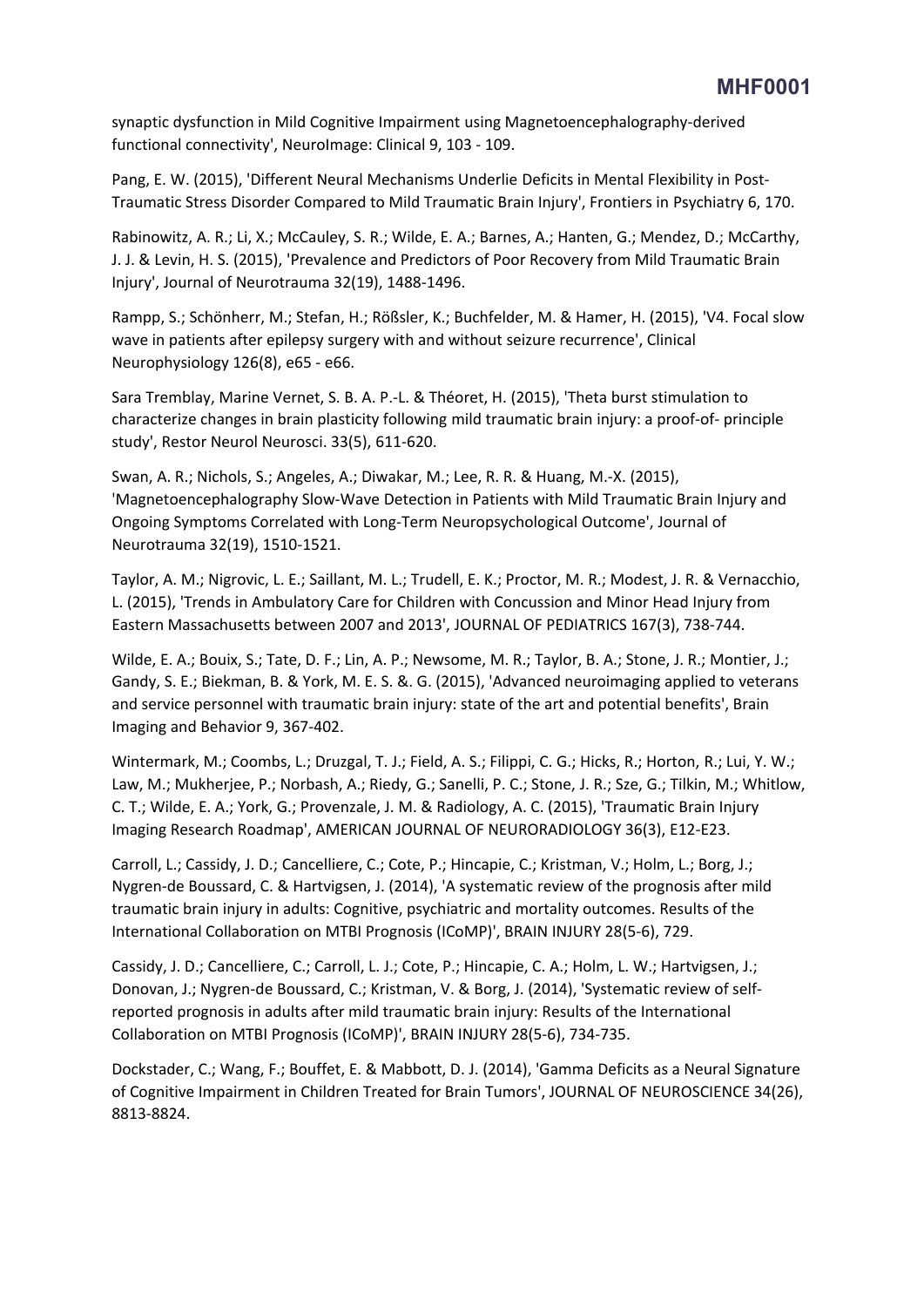Dunkley, B. T.; Doesburg, S. M.; Sedge, P. A.; Grodecki, R. J.; Shek, P. N.; Pang, E. W. & Taylor, M. J. (2014), 'Resting-state hippocampal connectivity correlates with symptom severity in post-traumatic stress disorder', NeuroImage: Clinical 5, 377 - 384.

Han, K.; Donald, C. L. M.; Johnson, A. M.; Barnes, Y.; Wierzechowski, L.; Zonies, D.; Oh, J.; Flaherty, S.; Fang, R.; Raichle, M. E. & Brody, D. L. (2014), 'Disrupted modular organization of resting-state cortical functional connectivity in U.S. military personnel following concussive 'mild' blast-related traumatic brain injury', NeuroImage 84, 76 - 96.

Huang, M.-X.; Huang, C. W.; Robb, A.; Angeles, A.; Nichols, S. L.; Baker, D. G.; Song, T.; Harrington, D. L.; Theilmann, R. J.; Srinivasan, R.; Heister, D.; Diwakar, M.; Canive, J. M.; Edgar, J. C.; Chen, Y.-H.; Ji, Z.; Shen, M.; El-Gabalawy, F.; Levy, M.; McLay, R.; Webb-Murphy, J.; Liu, T. T.; Drake, A. & Lee, R. R. (2014), 'MEG source imaging method using fast L1 minimum-norm and its applications to signals with brain noise and human resting-state source amplitude images', NeuroImage 84, 585 - 604.

Huang, M.-X.; Nichols, S.; Baker, D. G.; Robb, A.; Angeles, A.; Yurgil, K. A.; Drake, A.; Levy, M.; Song, T.; McLay, R.; Theilmann, R. J.; Diwakar, M.; Risbrough, V. B.; Ji, Z.; Huang, C. W.; Chang, D. G.; Harrington, D. L.; Muzzatti, L.; Canive, J. M.; Edgar, J. C.; Chen, Y.-H. & Lee, R. R. (2014), 'Singlesubject-based whole-brain MEG slow-wave imaging approach for detecting abnormality in patients with mild traumatic brain injury', NeuroImage: Clinical 5, 109 - 119.

Huang, M.-X.; Yurgil, K. A.; Robb, A.; Angeles, A.; Diwakar, M.; Risbrough, V. B.; Nichols, S. L.; McLay, R.; Theilmann, R. J.; Song, T.; Huang, C. W.; Lee, R. R. & Baker, D. G. (2014), 'Voxel-wise resting-state MEG source magnitude imaging study reveals neurocircuitry abnormality in active-duty service members and veterans with PTSD', NeuroImage: Clinical 5, 408 - 419.

Jones, N.; Fear, N. T.; Rona, R.; Fertout, M.; Thandi, G.; Wessely, S. & Greenberg, N. (2014), 'Mild traumatic brain injury (mTBI) among UK military personnel whilst deployed in Afghanistan in 2011', BRAIN INJURY 28(7), 896-899.

Vlahou, E. L.; Thurm, F. & Schlee, I.-T. K. &. W. (2014), 'Resting-state slow wave power, healthy aging and cognitive performance', Sci Rep 4, 5101.

Irimia, A.; Goh, S. Y. M.; Torgerson, C. M.; Chambers, M. C.; Kikinis, R. & Van Horn, J. D. (2013), 'Forward and inverse electroencephalographic modeling in health and in acute traumatic brain injury', CLINICAL NEUROPHYSIOLOGY 124(11), 2129-2145.

Irimia, A.; Goh, S. Y. M.; Torgerson, C. M.; Stein, N. R.; Chambers, M. C.; Vespa, P. M. & Van Horn, J. D. (2013), 'Electroencephalographic inverse localization of brain activity in acute traumatic brain injury as a guide to surgery, monitoring and treatment', CLINICAL NEUROLOGY AND NEUROSURGERY 115(10), 2159-2165.

Kutcher, J. S.; McCrory, P.; Davis, G.; Ptito, A.; Meeuwisse, W. H. & Broglio, S. P. (2013), 'What evidence exists for new strategies or technologies in the diagnosis of sports concussion and assessment of recovery?', British Journal of Sports Medicine 47(5), 299--303.

Kutcher, J. S.; McCrory, P.; Davis, G.; Ptito, A.; Meeuwisse, W. H. & Broglio, S. P. (2013), 'What evidence exists for new strategies or technologies in the diagnosis of sports concussion and assessment of recovery?', BRITISH JOURNAL OF SPORTS MEDICINE 47(5), 299-303.

Luo, Q.; Xu, D.; Roskos, T.; Stout, J.; Kull, L.; Cheng, X.; Whitson, D.; Boomgarden, E.; Gfeller, J. & Bucholz, R. D. (2013), 'Complexity Analysis of Resting State Magnetoencephalography Activity in Traumatic Brain Injury Patients', Journal of Neurotrauma 30(20), 1702-1709.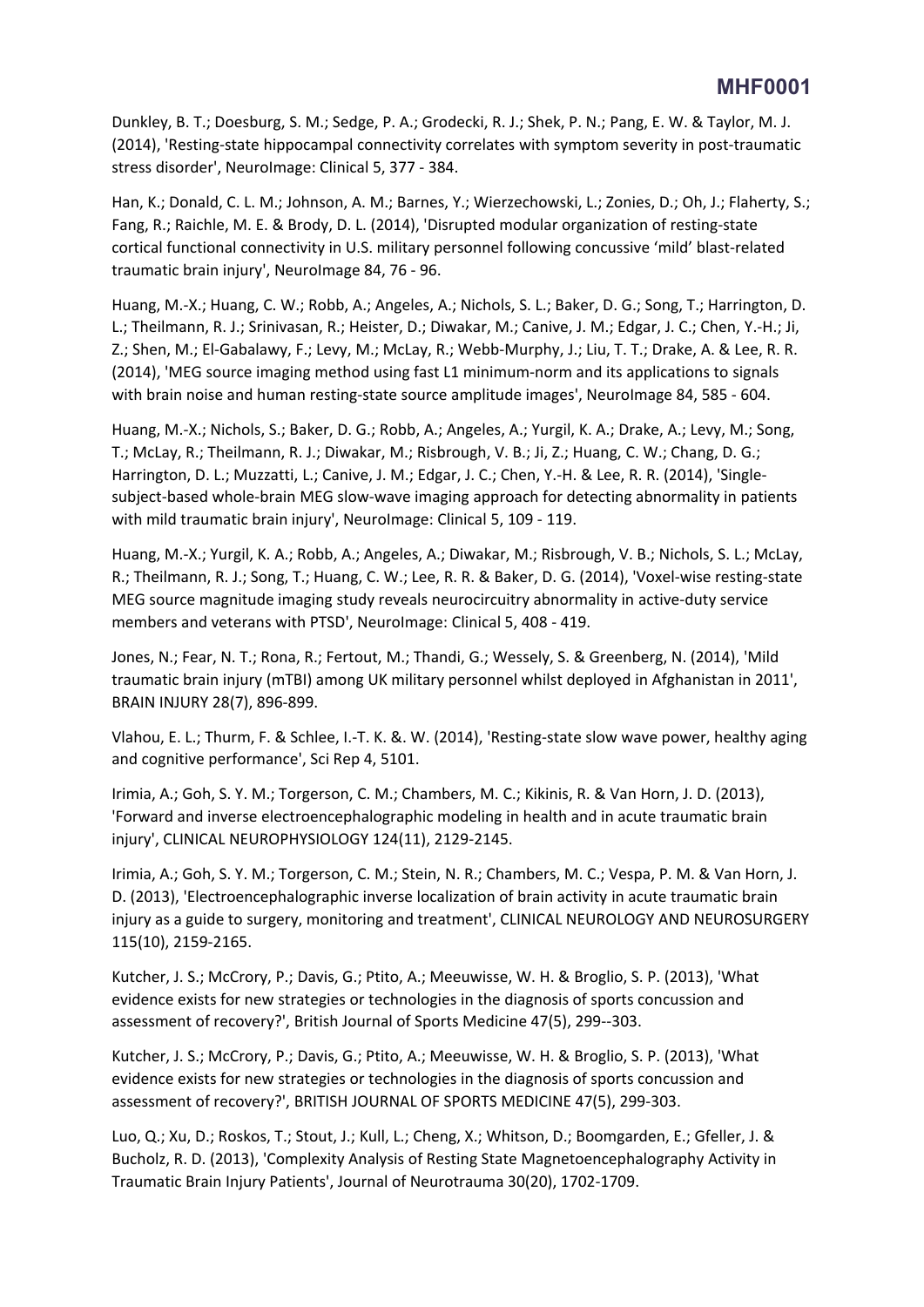McCrory, P.; Meeuwisse, W. H.; Aubry, M.; Cantu, B.; Dvorбk, J.; Echemendia, R. J.; Engebretsen, L.; Johnston, K.; Kutcher, J. S.; Raftery, M.; Sills, A.; Benson, B. W.; Davis, G. A.; Ellenbogen, R. G.; Guskiewicz, K.; Herring, S. A.; Iverson, G. L.; Jordan, B. D.; Kissick, J.; McCrea, M.; McIntosh, A. S.; Maddocks, D.; Makdissi, M.; Purcell, L.; Putukian, M.; Schneider, K.; Tator, C. H. & Turner, M. (2013), 'Consensus statement on concussion in sport: the 4th International Conference on Concussion in Sport held in Zurich, November 2012', British Journal of Sports Medicine 47(5), 250--258.

Merrifield, W.; Popescu, M.; Popescu, A.; Balbir, A.; Balkin, T.; Bleiberg, J.; Riedy, G. & DeGraba, T. (2013), 'Localization of Delta Slow Wave Activity in Mild Traumatic Brain Injury (mTBI) using Independent Component Analysis', J. Neurotrauma 30(15), A118-A119.

Sours, C.; Zhuo, J.; Janowich, J.; Aarabi, B.; Shanmuganathan, K. & Gullapalli, R. P. (2013), 'Default mode network interference in mild traumatic brain injury – A pilot resting state study', Brain Research 1537, 201 - 215.

Tarapore, P. E.; Findlay, A. M.; LaHue, S. C.; Lee, H.; Honma, S. M.; Mizuiri, D.; Luks, T. L.; Manley, G. T.; Nagarajan, S. S. & Mukherjee, P. (2013), 'Resting state magnetoencephalography functional connectivity in traumatic brain injury', Journal of Neurosurgery JNS 118(6), 1306-1316.

Bazarian, J. J.; Zhu, T.; Blyth, B.; Borrino, A. & Zhong, J. (2012), 'Subject-specific changes in brain white matter on diffusion tensor imaging after sports-related concussion', MAGNETIC RESONANCE IMAGING 30(2), 171-180.

Bowyer, S. M.; Shvarts, V.; Moran, J. E.; Mason, K. M.; Barkley, G. L. & Tepley, N. (2012), 'Slow Brain Activity (ISA/DC) Detected by MEG', JOURNAL OF CLINICAL NEUROPHYSIOLOGY 29(4), 320-326.

Davenport, N. D.; Lim, K. O.; Armstrong, M. T. & Sponheim, S. R. (2012), 'Diffuse and spatially variable white matter disruptions are associated with blast-related mild traumatic brain injury', NeuroImage 59(3), 2017 - 2024.

Hillebrand, A.; Barnes, G. R.; Bosboom, J. L.; Berendse, H. W. & Stam, C. J. (2012), 'Frequencydependent functional connectivity within resting-state networks: An atlas-based MEG beamformer solution', NeuroImage 59(4), 3909 - 3921.

Huang, M.-X.; Nichols, S.; Robb, A.; Angeles, A.; Drake, A.; Holland, M.; Asmussen, S.; D'Andrea, J.; Chun, W.; Levy, M.; Cui, L.; Song, T.; Baker, D. G.; Hammer, P.; McLay, R.;

Theilmann, R. J.; Coimbra, R.; Diwakar, M.; Boyd, C.; Neff, J.; Liu, T. T.; Webb-Murphy, J.; Farinpour, R.; Cheung, C.; Harrington, D. L.; Heister, D. & Lee, R. R. (2012), 'An automatic MEG low-frequency source imaging approach for detecting injuries in mild and moderate TBI patients with blast and nonblast causes', NeuroImage 61(4), 1067 - 1082.

Hunter, J. V.; Wilde, E. A.; Tong, K. A. & Holshouser, B. A. (2012), 'Emerging Imaging Tools for Use with Traumatic Brain Injury Research', JOURNAL OF NEUROTRAUMA 29(4), 654-671.

Rona, R. J.; Jones, M.; Fear, N. T.; Hull, L.; Murphy, D.; Machell, L.; Coker, B.; Iversen, A. C.; Jones, N.; David, A. S.; Greenberg, N.; Hotopf, M. & Wessely, S. (2012), 'Mild Traumatic Brain Injury in UK Military Personnel Returning From Afghanistan and Iraq: Cohort and Cross-sectional Analyses', JOURNAL OF HEAD TRAUMA REHABILITATION 27(1), 33-44.

Raja Beharelle, A.; Kovcevic, N.; McIntosh, A. R. & Levine, B. (2012), 'Brain signal variability relates to stability of behavior after recovery from diffuse brain injury', NEUROIMAGE 60(2), 1528-1537.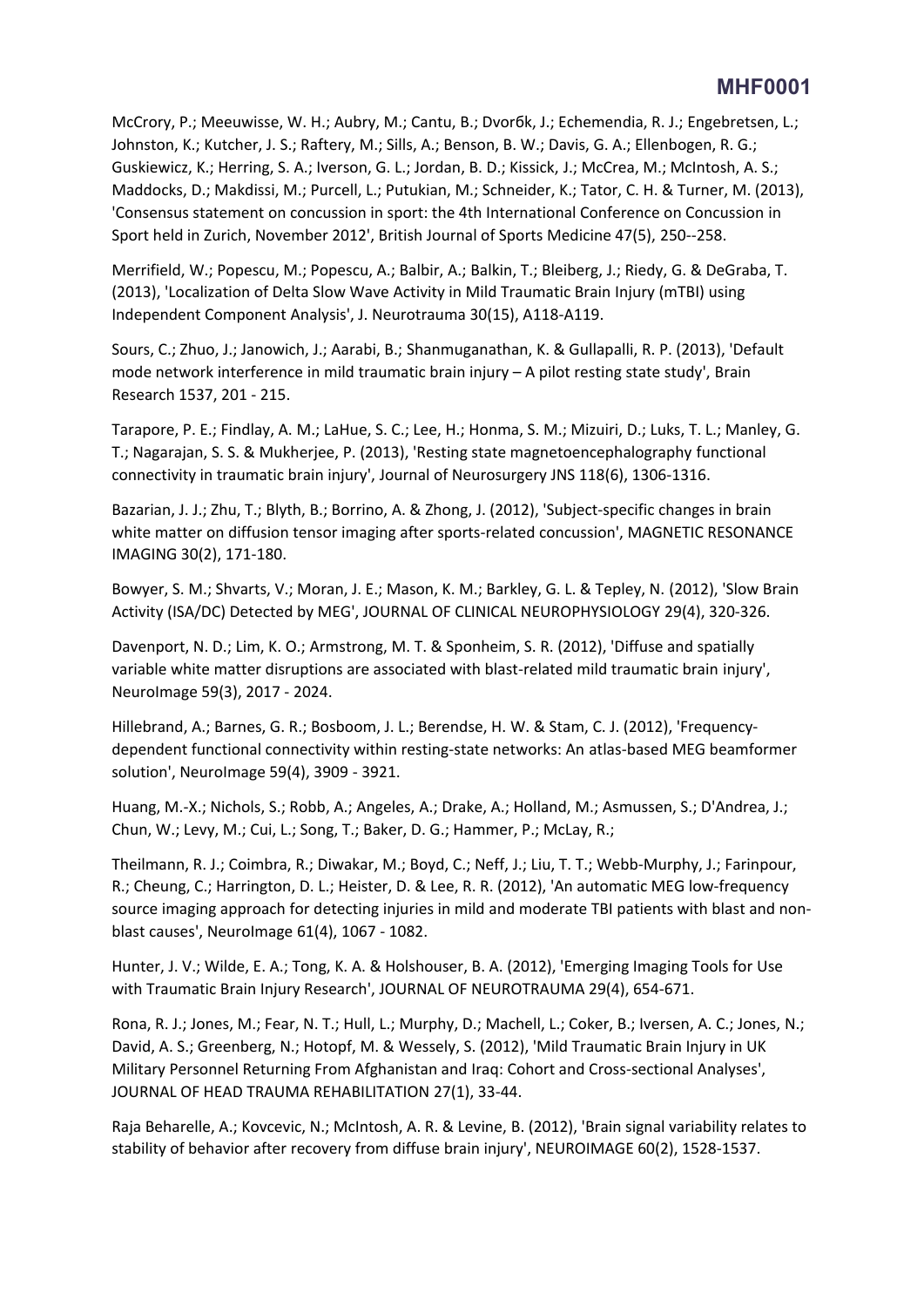Rohling, M. L.; Larrabee, G. J. & Millis, S. R. (2012), 'The "Miserable Minority" Following Mild Traumatic Brain Injury: Who Are They and do Meta-Analyses Hide Them?', The Clinical Neuropsychologist 26(2), 197-213.

Shenton, M. E.; Hamoda, H. M.; Schneiderman, J. S.; Bouix, S.; Pasternak, O.; Rathi, Y.; Vu, M. A.; Purohit, M. P.; Helmer, K.; Koerte, I.; Lin, A. P.; Westin, C. F.; Kikinis, R.; Kubicki, M.; Stern, R. A. & Zafonte, R. (2012), 'A review of magnetic resonance imaging and diffusion tensor imaging findings in mild traumatic brain injury', BRAIN IMAGING AND BEHAVIOR 6(2, SI), 137-192.

Tormenti, M.; Krieger, D.; Puccio, A. M.; McNeil, M. R.; Schneider, W. & & Okonkwo, D. O. (2012), 'Magnetoencephalographic virtual recording: a novel diagnostic tool for concussion', Neurosurgical Focus FOC 33(6), E9.

Urakami, Y. (2012), 'Relationship Between Sleep Spindles and Clinical Recovery in Patients With Traumatic Brain Injury: A Simultaneous EEG and MEG Study', CLINICAL EEG AND NEUROSCIENCE 43(1), 39-47.

Zouridakis, G.; Patidar, U.; Situ, N.; Rezaie, R.; Castillo, E. M.; Levin, H. S. & Papanicolaou, A. C. (2012), 'FUNCTIONAL CONNECTIVITY CHANGES IN MILD TRAUMATIC BRAIN INJURY ASSESSED USING MAGNETOENCEPHALOGRAPHY', JOURNAL OF MECHANICS IN MEDICINE AND BIOLOGY 12(2).

Brookes, M. J.; Hale, J. R.; Zumer, J. M.; Stevenson, C. M.; Francis, S. T.; Barnes, G. R.; Owen, J. P.; Morris, P. G. & Nagarajan, S. S. (2011), 'Measuring functional connectivity using MEG: Methodology and comparison with fcMRI', NeuroImage 56(3), 1082 - 1104.

Castellanos, N. P.; Leyva, I.; Buldú, J. M.; Bajo, R.; Paúl, N.; Cuesta, P.; Ordóñez, V. E.; Pascua, C. L.; Boccaletti, S.; Maestú, F. & del Pozo, F. (2011), 'Principles of recovery from traumatic brain injury: Reorganization of functional networks', NeuroImage 55(3), 1189 - 1199.

Douw, L.; Schoonheim, M. M.; Landi, D.; van der Meer ML; Geurts, J. J.; Reijneveld, J. C.; Klein, M. & Stam, C. J. (2011), 'Cognition is related to resting-state small-world network topology: an magnetoencephalographic study.', Neuroscience 175, 169-77.

Hauk, O.; Wakeman, D. G. & Henson, R. (2011), 'Comparison of noise-normalized minimum norm estimates for MEG analysis using multiple resolution metrics', NeuroImage 54(3), 1966 - 1974.

Leirer, V. M.; Wienbruch, C.; Kolassa, S.; Schlee, W.; Elbert, T. & Kolassa, I.-T. (2011), 'Changes in cortical slow wave activity in healthy aging', BRAIN IMAGING AND BEHAVIOR 5(3), 222-228.

Castellanos, N. P.; Paul, N.; Ordonez, V. E.; Demuynck, O.; Bajo, R.; Campo, P.; Bilbao, A.; Ortiz, T.; del Pozo, F. & Maestu, F. (2010), 'Reorganization of functional connectivity as a correlate of cognitive recovery in acquired brain injury', BRAIN 133(8), 2365-2381.

Hall, S. D.; Yamawaki, N.; Fisher, A. E.; Clauss, R. P.; Woodhall, G. L. & Stanford, I. M. (2010), 'GABA(A) alpha-1 subunit mediated desynchronization of elevated low frequency oscillations alleviates specific dysfunction in stroke - A case report', CLINICAL NEUROPHYSIOLOGY 121(4), 549- 555.

Hicks, R. R.; Fertig, S. J.; Desrocher, R. E.; Koroshetz, W. J. & Pancrazio, J. J. (2010), 'Neurological effects of blast injury.', J Trauma. 68(5), 1257-63.

Williams, W. H.; Potter, S. & Ryland, H. (2010), 'Mild traumatic brain injury and Postconcussion Syndrome: a neuropsychological perspective', Journal of Neurology, Neurosurgery & Psychiatry 81(10), 1116--1122.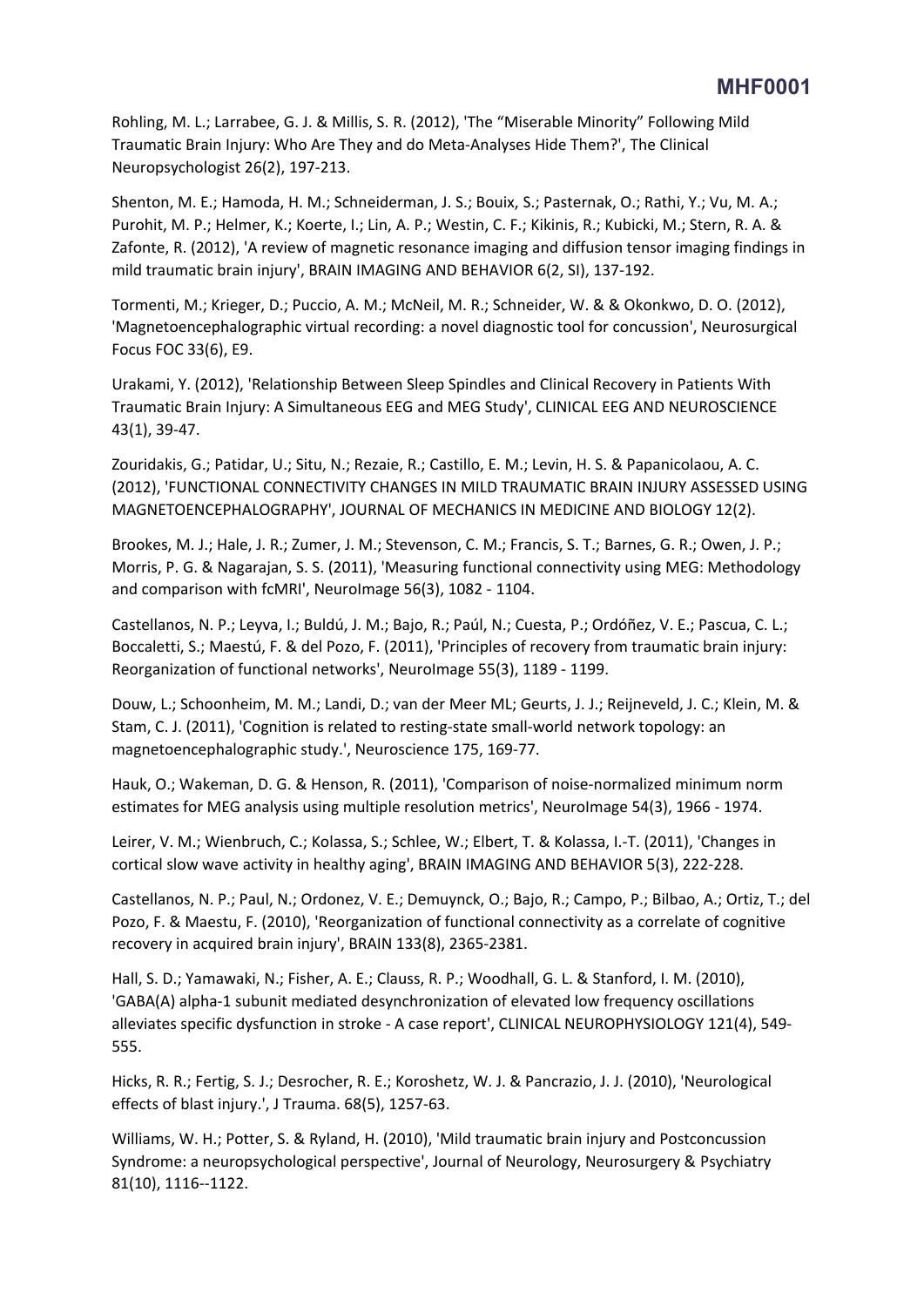Davis, G. A.; Iverson, G. L.; Guskiewicz, K. M.; Ptito, A. & Johnston, K. M. (2009), 'Contributions of neuroimaging, balance testing, electrophysiology and blood markers to the assessment of sportrelated concussion', British Journal of Sports Medicine 43(Suppl 1), i36--i45.

Devine, J. M. & Zafonte, R. D. (2009), 'Physical Exercise and Cognitive Recovery in Acquired Brain Injury: A Review of the Literature', PM&R 1(6), 560-575.

Greiffenstein, M. F. (2009), 'Clinical Myths of Forensic Neuropsychology', CLINICAL NEUROPSYCHOLOGIST 23(2), 286-296.

Huang, M.-X.; Theilmann, R. J.; Robb, A.; Angeles, A.; Nichols, S.; Drake, A.; D'Andrea, J.; Levy, M.; Holland, M.; Song, T.; Ge, S.; Hwang, E.; Yoo, K.; Cui, L.; Baker, D. G.; Trauner, D.; Coimbra, R. & Lee, R. R. (2009), 'Integrated Imaging Approach with MEG and DTI to Detect Mild Traumatic Brain Injury in Military and Civilian Patients', Journal of Neurotrauma 26(8), 1213-1226.

Ou, W.; Hämäläinen, M. S. & Golland, P. (2009), 'A distributed spatio-temporal EEG/MEG inverse solver', NeuroImage 44(3), 932 - 946.

Ruff, R. M. & Weyer Jamora, C. (2009), 'Myths and Mild Traumatic Brain Injury', Psychological Injury and Law 2(34).

Rutgers, D. R.; Toulgoat, F.; Cazejust, J.; Fillard, P.; Lasjaunias, P. & Ducreux, D. (2008), 'White Matter Abnormalities in Mild Traumatic Brain Injury: A Diffusion Tensor Imaging Study', American Journal of Neuroradiology 29(3), 514--519.

Kolassa, I.-T.; Wienbruch, C.; Neuner, F.; Schauer, M.; Ruf, M.; Odenwald, M. & Elbert, T. (2007), 'Altered oscillatory brain dynamics after repeated traumatic stress', BMC PSYCHIATRY 7.

Leistner, S.; Sander, T.; Burghoff, M.; Curio, G.; Trahms, L. & Mackert, B.-M. (2007), 'Combined MEG and EEG methodology for non-invasive recording of infraslow activity in the human cortex', CLINICAL NEUROPHYSIOLOGY 118(12), 2774-2780.

Lewine, J. D.; Davis, J. T.; Bigler, E. D.; Thoma, R.; Hill, D.; Funke, M.; Sloan, J. H.; Hall, S. & Orrison, W. W. (2007), 'Objective documentation of traumatic brain injury subsequent to mild head trauma: multimodal brain imaging with MEG, SPECT, and MRI', The Journal of head trauma rehabilitation 22(3), 141вЪ"155.

Vanderploeg, R. D.; Curtiss, G.; Luis, C. A. & Salazar, A. M. (2007), 'Long-term morbidities following self-reported mild traumatic brain injury', JOURNAL OF CLINICAL AND EXPERIMENTAL NEUROPSYCHOLOGY 29(6), 585-598.

Wienbruch, C. (2007), 'Abnormal slow wave mapping (ASWAM)—A tool for the investigation of abnormal slow wave activity in the human brain', Journal of Neuroscience Methods 163(1), 119 - 127.

Huang, M.-X.; Dale, A. M.; Song, T.; Halgren, E.; Harrington, D. L.; Podgorny, I.; Canive, J. M.; Lewis, S. & Lee, R. R. (2006), 'Vector-based spatial–temporal minimum L1-norm solution for MEG', NeuroImage 31(3), 1025 - 1037.

Kurča, E., S. Š. &. K. P. (2006), 'Impaired cognitive functions in mild traumatic brain injury patients with normal and pathologic magnetic resonance imaging.', Neuroradiology 48, 661-669.